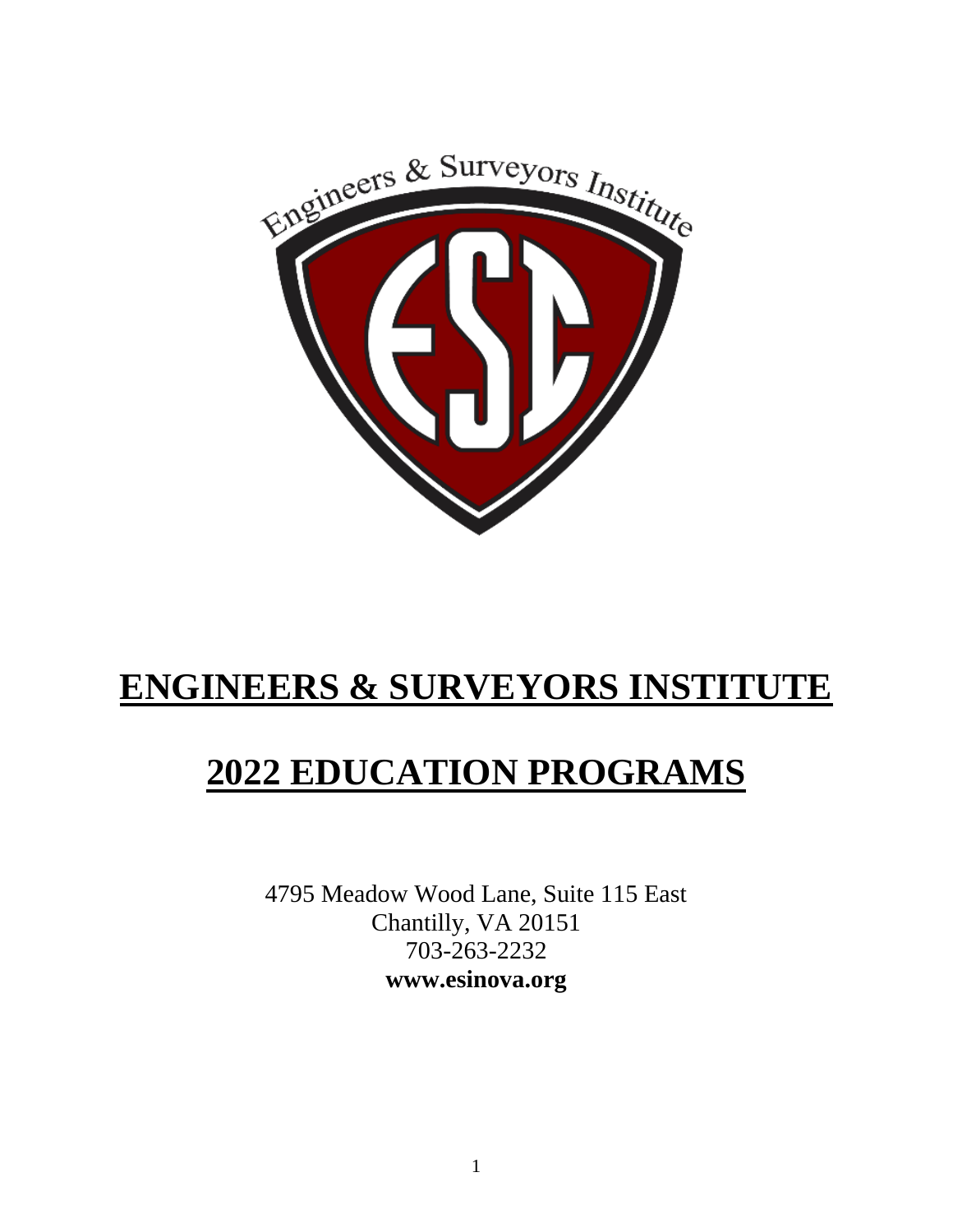Dear ESI Colleagues,

Welcome to the 2022 academic year! We hope this finds you healthy and ready to embrace this New Year.

Like the rest of the world we, at ESI, are trying to navigate the ever-evolving pandemic circumstances in which we still find ourselves. Our instructors certainly stepped up to the plate, and we are grateful to have such a wonderful cadre. Please accept our deeply felt thanks.

Please rest assured that during these "interesting" COVID times, we will work together to maintain high safety standards, while still preserving the academic excellence and personalized attention in which ESI prides itself.

In development of our 2022 offerings, we polled our members a few months ago about upcoming classes and preferred delivery methods. You certainly stepped up and offered many suggestions. The results were almost an even mix between those wanting to attend classes in person and those wanting to attend remotely. Considering those results, and in an effort to balance the educational experience with individual health and safety, we are currently planning to offer a hybrid of classes. Based on the type of classroom content being delivered, we are planning to hold some PD classes in person, some remotely, and two classes will be site visits. We believe that this balance of delivery formats will enable our members to make class selections based on their own unique needs and circumstances.

Your success is central to our mission at ESI. As always, our doors are open and your thoughts and comments welcome. Please do not hesitate to contact us with any questions or concerns. We look forward to everyone having a happy and healthy year!

Warmly, Tammy Voss Ph.D. *Director of Member Education (703)263-2232*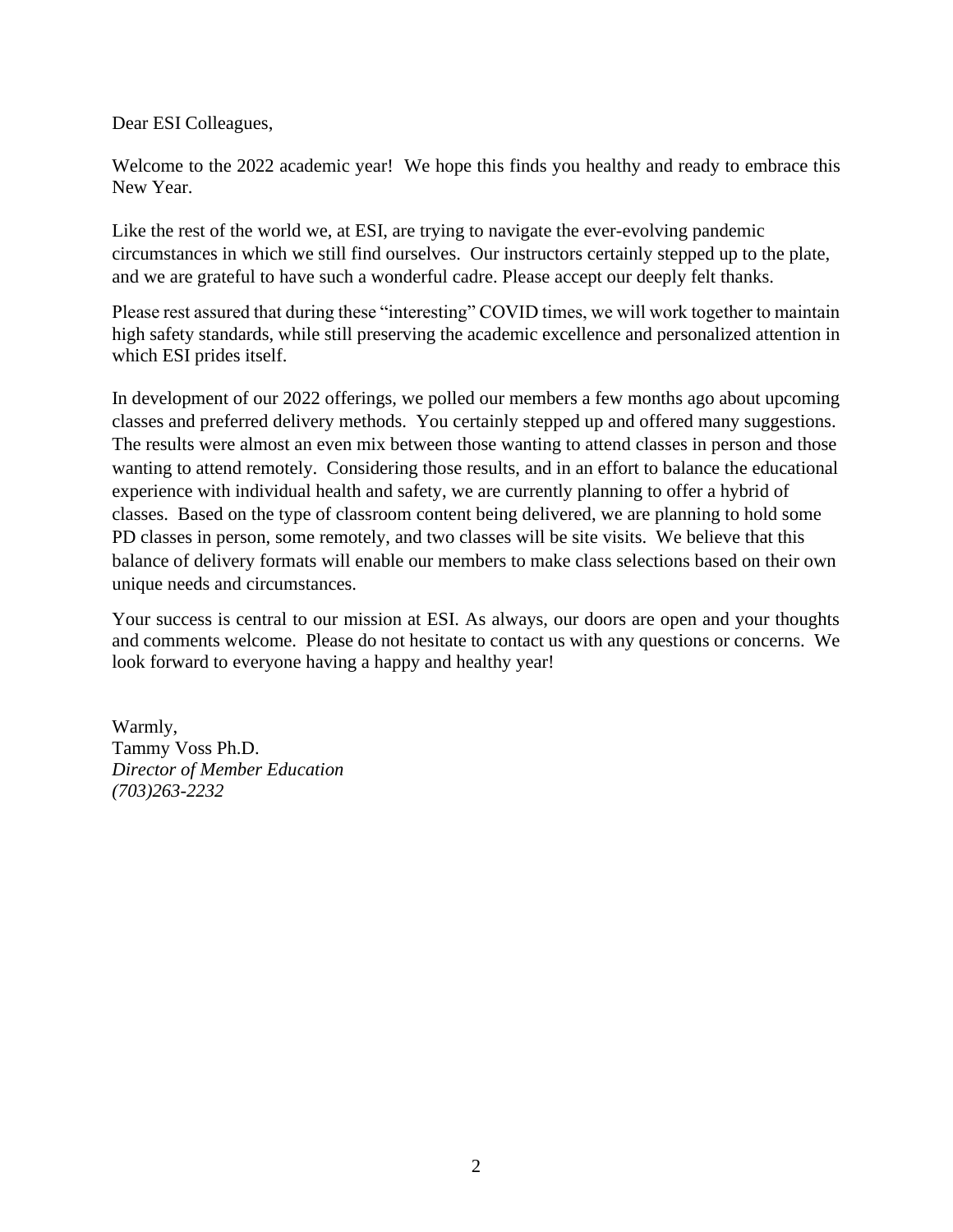### *Table of Contents*

| Introduction to ESI Education Programs manufactured and the control of the set of the control of the set of th    |    |
|-------------------------------------------------------------------------------------------------------------------|----|
|                                                                                                                   |    |
| Class Attendance Policy manufactured and the Second State and State and State and State and State and State and S |    |
|                                                                                                                   | 8  |
| Class Assessments manual contract of the set of the set of the set of the set of the set of the set of the set o  |    |
|                                                                                                                   |    |
| <b>DPE Certification Program</b>                                                                                  |    |
| Education Requirements to Establish DPE Status <b>manually contained</b> 10                                       |    |
| Education Requirements to Maintain DPE Status <b>manually contract and the Californian</b> 11                     |    |
| Attendance Requirements to Establish DPE-Eligibility manual content of 11                                         |    |
| Attendance Requirements to Maintain DPE-Eligibility manual communications 11                                      |    |
| General Class Catalog Information <b>manufacture of the Class Catalog Information</b> 12                          |    |
| <b>Class Fee Schedule</b>                                                                                         |    |
| Class Details: Class Descriptions/Dates/Location manual contents and 13                                           |    |
|                                                                                                                   |    |
|                                                                                                                   | 14 |
| Land Development Engineering Program [15] [15] [15] Land Development Engineering Program [15] [15] [15] [15] [    |    |
| <b>LDE</b> Semester 1                                                                                             |    |
| LDE Semester 2 <b>manual contract and the Semester 2</b> 17                                                       |    |
|                                                                                                                   | 18 |
| <b>Professional Development Program</b>                                                                           | 19 |
| <b>General Education Classes (PD Electives)</b>                                                                   | 19 |
| Jurisdictional Policy & Procedure Update Classes [10011] [10011] Jurisdictional Policy & Procedure Update Classes | 26 |
| Symposia & Seminars                                                                                               | 26 |
| <b>Alternate Educational Opportunities</b>                                                                        | 27 |
|                                                                                                                   |    |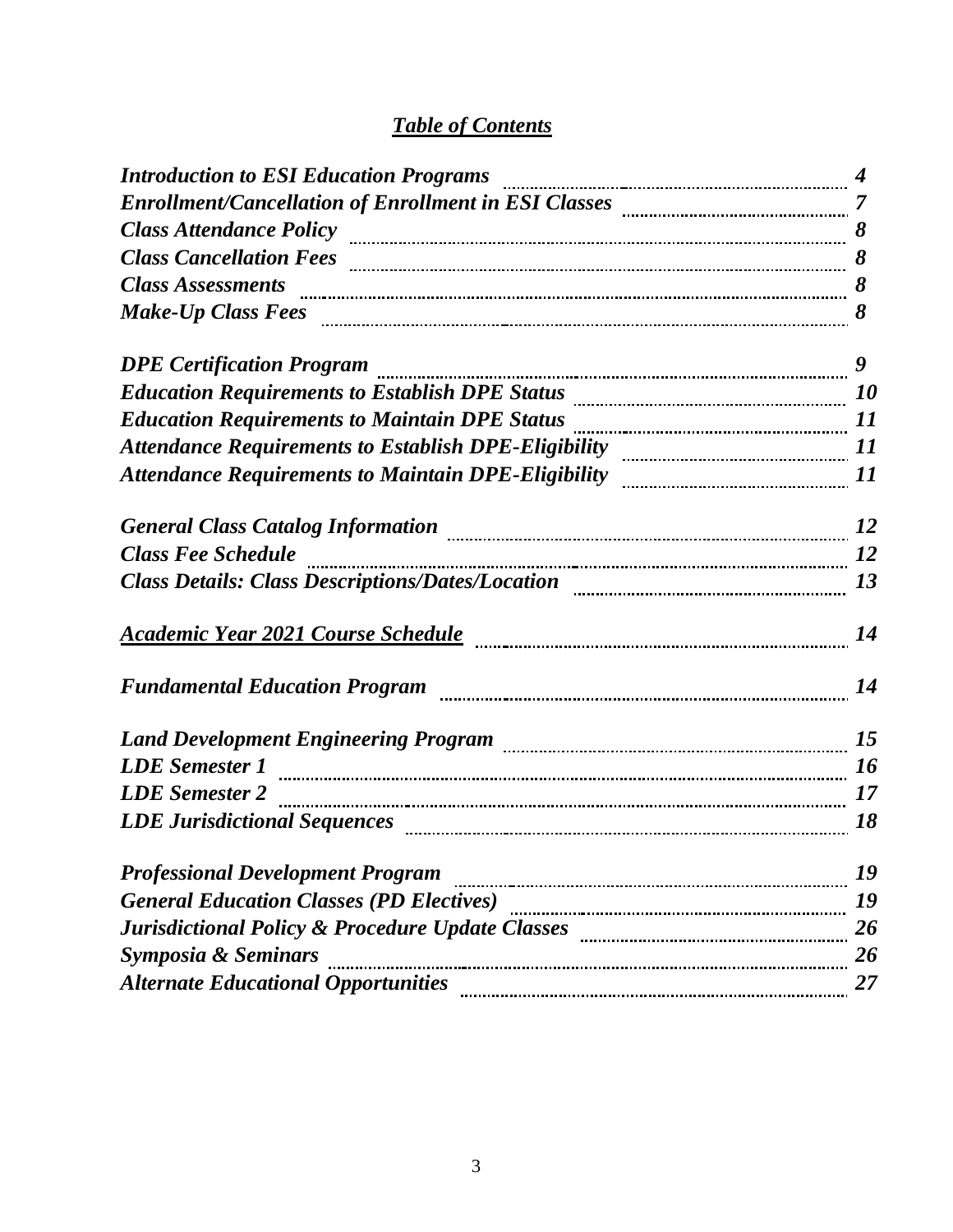## **INTRODUCTION TO ESI EDUCATION PROGRAMS**

The continually changing demands of our industry require both public and private organizations to have employees with the skills and knowledge to respond to a variety of needs—often on short notice. To help these organizations stay abreast of these diverse educational demands, ESI has structured educational programs tailored for practicing professionals of all skill levels and technical disciplines.

ESI education programs use the **Knowledge for All Levels** approach, the organization of which is depicted in the figure below:



Put simply, our programs offer education opportunities for professionals throughout their lifetime of practice, from Fundamentals through Professional Development to Symposia and Seminars on "hot topics" as they arise.

**Copyright** © **2022 Engineers and Surveyors Institute**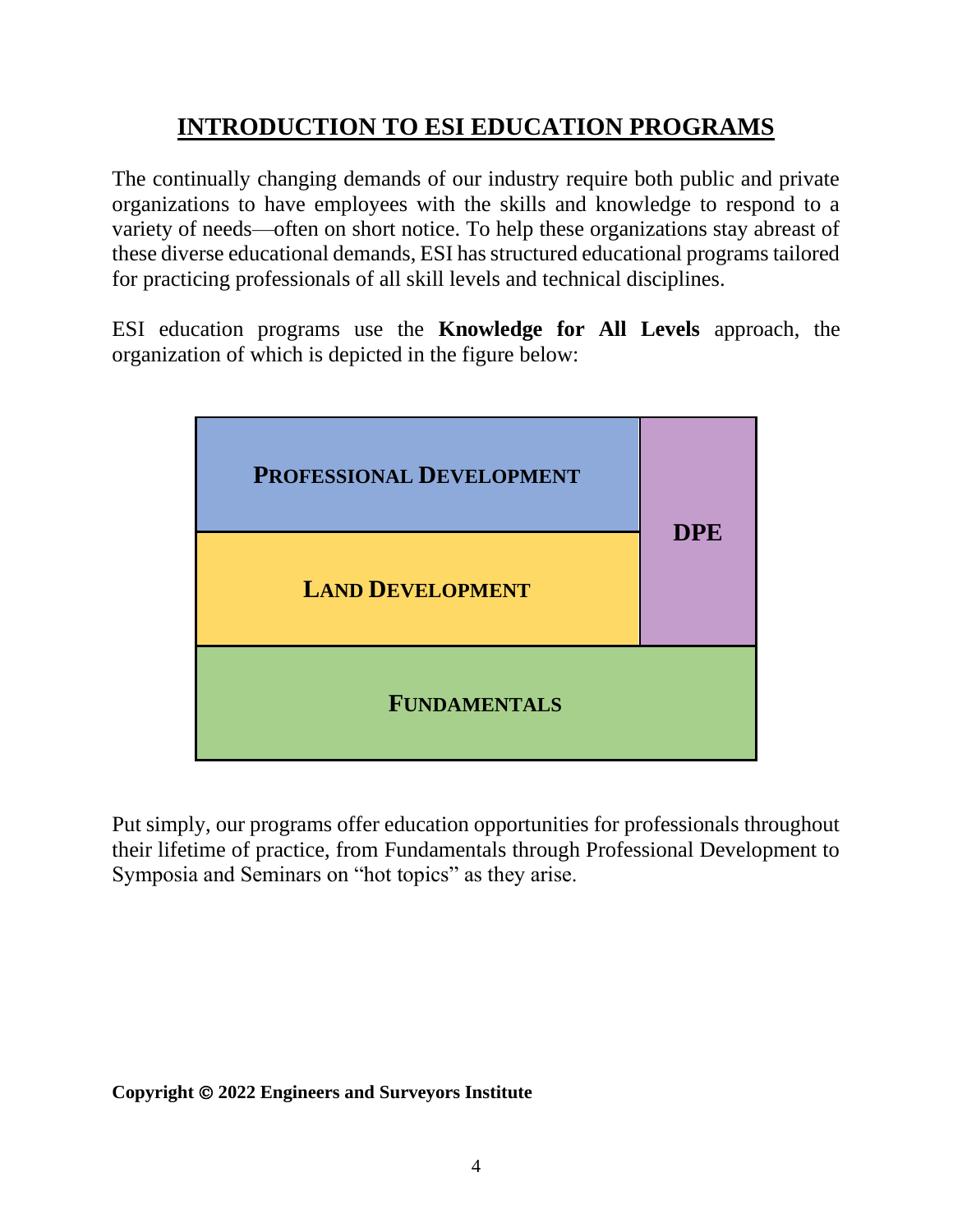### *Which courses should I take?*

### **FUNDAMENTAL EDUCATION PROGRAM**

**Land development professionals** who have little experience working in Northern Virginia (or those who *work with* land development professionals) should explore the Fundamental Education Program. The two-day course, **Fundamentals of Land Development in Northern Virginia**, is tailored to individuals who have the technical knowledge base associated with an undergraduate degree, minimal practical experience, or a lack of familiarity with the policies and practices of Northern Virginia's jurisdictions. (See page 14 for more information on this course.)

### **LAND DEVELOPMENT ENGINEERING (LDE) PROGRAM**

**Land development professionals** looking for a more comprehensive approach should consider the two-semester **Land Development Engineering (LDE) Program**. These classes provide a basic level of understanding of land development engineering associated with land development plan design and review. Successful completion of these two semesters, plus the one-day **LDE Jurisdictional Sequence**  for each jurisdiction in which one intends to become certified, is required before applying to obtain the **Designated Plans Examiner (DPE) Certification** (detailed information regarding the DPE Certification Program begins on page 9).(See pages 15-17 for more information on the LDE Program.)

*Note:* Those interested in specific aspects of land development may enroll in **individual classes** (piecemeal sequence) or an entire semester in the Land Development Engineering Program. Contact ESI for details.

### **PROFESSIONAL DEVELOPMENT (PD) PROGRAM**

**Experienced land development professionals** should consider the Professional Development Program**.** These classes, with annually changing topics requested by our members, provide information of a more advanced and detailed nature about the most relevant subjects within the land development and surveying professions. They address general and jurisdictional issues that directly relate to the practical application of the various professional skills associated with the industry. (Information on current PD offerings begins on page 19.)

• **GENERAL EDUCATION CLASSES (PD ELECTIVES)** include various technical engineering, plan design, and surveying subjects that are of interest to the ESI membership. Some of these classes are specific to the local jurisdictions of Northern Virginia.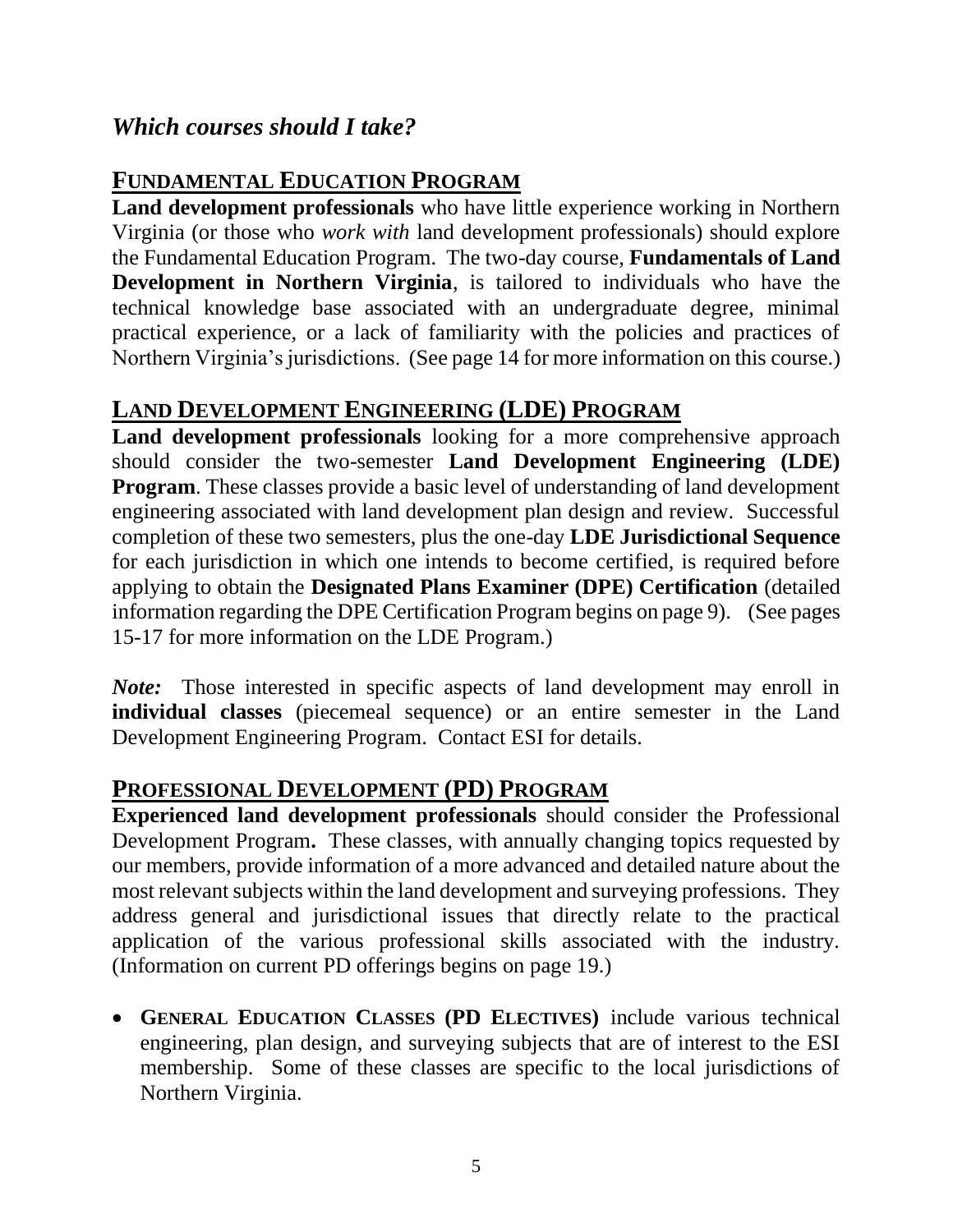- **JURISDICTIONAL POLICY & PROCEDURE (P&P) UPDATE CLASSES** address changes to the plan design and review policies, regulations, ordinances and procedures which have occurred over the last year in local jurisdictions, as well as common errors and misconceptions which impede plan approval in those jurisdictions.
- **SYMPOSIA & SEMINARS** are offered as needed to quickly provide the latest information or techniques on key technologies, processes, and practices in land development design. These concentrated, fast-paced programs afford members a comprehensive conduit to the latest techniques and requirements surfacing in the land development arena.
- **ALTERNATE EDUCATIONAL OPPORTUNITIES** provide additional options to members for receiving credit for General Education Classes (PD Electives). These opportunities require ESI approval, as indicated, for authorization to obtain credit as a PD Elective.

*Note:* ESI classes meet standards set forth in the Commonwealth of Virginia (and other states) to comply with continuing education requirements for professional licensing renewal or reinstatement. Professionals always have the responsibility to determine the relevance of any class to their areas of practice.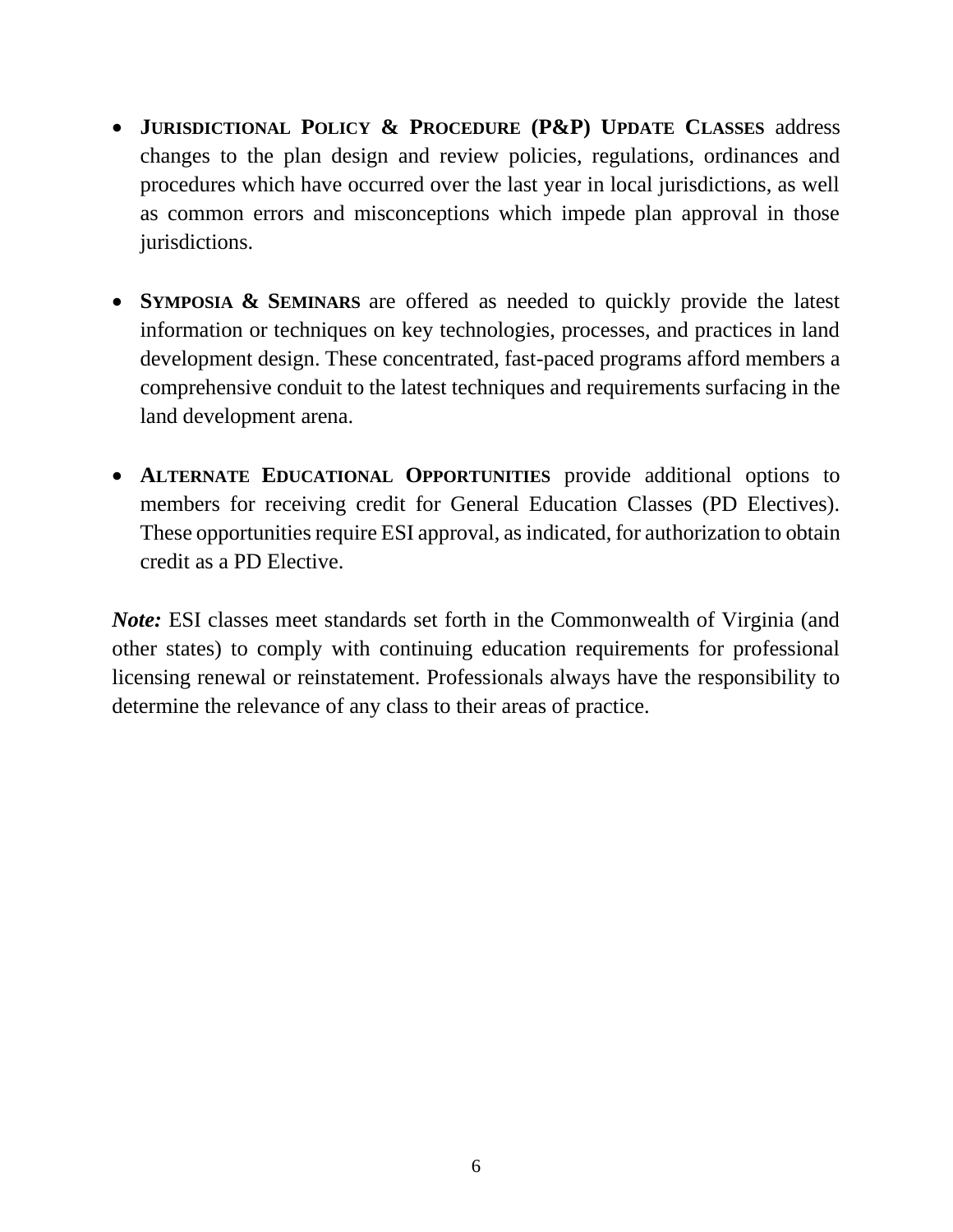### **ENROLLMENT/CANCELLATION OF ENROLLMENT IN ESI CLASSES**

#### **To Create an Account:**

- 1. Go to https://learn.esinova.org.
- 2. In the top right corner, click Register.
- 3. Fill in information and click Create my new account.
- 4. Check your email for the confirmation link. Click the link, then click Continue in the window that opens.

### **To Enroll in a Course:**

- 1. Log in to https://learn.esinova.org.
- 2. On the left side, under Dashboard, click Courses.
- 3. Click the year.
- 4. Click the class category.
- 5. Click the class in which you wish to enroll.
- 6. Click the green Enroll Me button.

You will receive an email confirming your enrollment.

### **To Cancel Enrollment:**

- 1. Log in to https://learn.esinova.org.
- 2. On the left side, under Dashboard, click My courses.
- 3. Click the class from which you wish to unenroll.
- 4. Under Administration, click "Unenroll me from (class number & name)."
- 5. To confirm, click Continue or Cancel.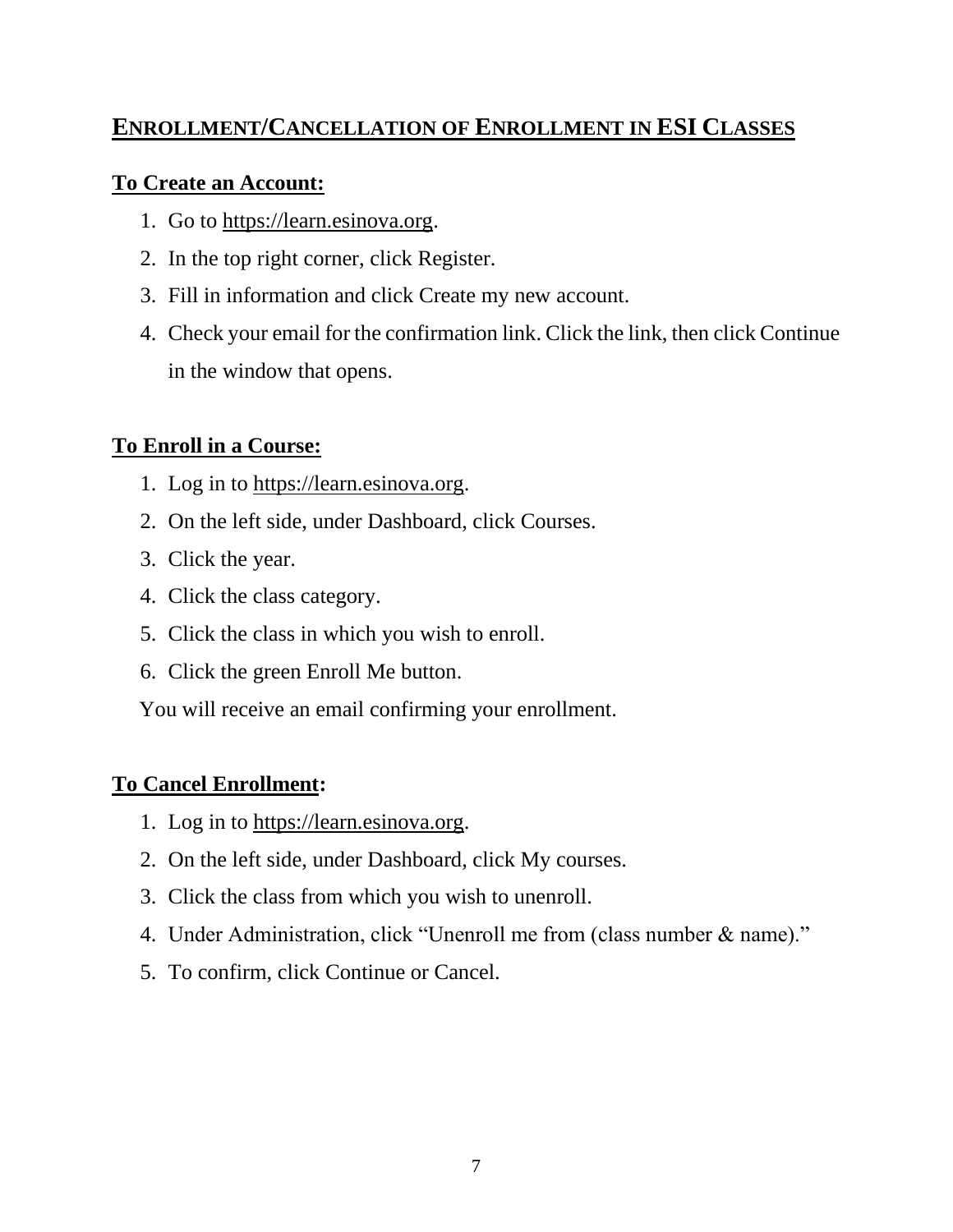### **CLASS ATTENDANCE POLICY**

To ensure consistent compliance with its Commonwealth of Virginia charter to provide quality educational programs, ESI must verify attendance of individuals at all classes. This requires maintaining an auditable system of attendance validation. For in-class instruction, ESI uses sign-in and sign-out rosters at the beginning and end of classes to accomplish this. For online classes, attendance is also taken, and a class quiz or evaluation, returned to the ESI Education Department upon completion, is utilized to verify class participation. Consequently, those enrolled in a class are requested to avoid conflicts which may require them to arrive late or leave early. Some LDE classes are designated as REQUIRED due to the intensive hands-on and interactive/instructional design work and, consequently, cannot usually be made up.

### **CLASS CANCELLATION FEES**

Individuals who must miss a class are requested to cancel their enrollment **at least one business day in advance of the class** (see instructions for cancelling on page 7.)Those who fail to do so may be **charged a \$75 administrative fee** to help defray the resulting cost of additional time and effort incurred by staff.

### LDE **CLASS ASSESSMENTS**

Assessments are important activities administered during ESI classes to determine the student's success in understanding the main points of the presentation and achieving its learning objectives. These assessments may be comprised of, although are not limited to, quizzes, online polling, practical exercises, group work, presentations, and exams.

### **MAKE-UP CLASS FEES**

**A \$75 administrative fee will be charged per Make-Up Class** to fulfill annual education requirements for maintaining DPE status. This fee helps defray the additional time and expense incurred by staff to produce Make-Up Classes.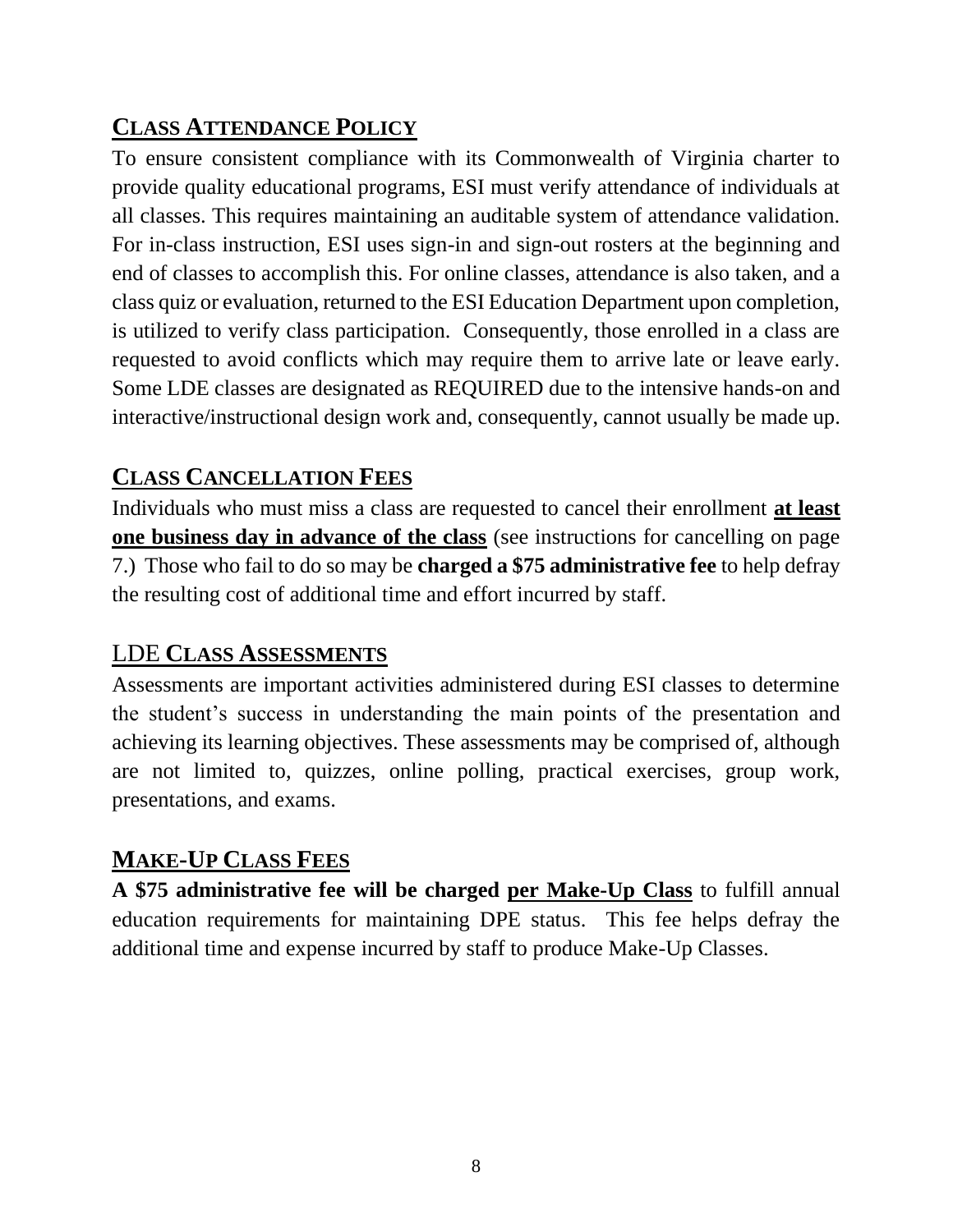### **DPE CERTIFICATION PROGRAM**

The Engineers and Surveyors Institute (ESI) operates under a Commonwealth of Virginia charter to promote the production of quality engineering plans and the expedited plan review process in jurisdictions throughout Virginia. Key to this process is the role of the Designated Plans Examiner (DPE).

#### *DPE Certification*

The **Designated Plans Examiner** certification verifies that the holder is competent in the design, preparation, and submission of land development plans, thus allowing participation in an expedited process not available to non-certified practitioners.

From the *education* perspective, there are two categories of DPE status.

- **DPE-Eligible:** An individual who has completed the initial education requirement, but who has not yet applied for and/or been approved as a DPE, is considered **"DPE-eligible."**
- **DPE-Certified:** An individual who has completed the initial education requirement and all other applicable prerequisites, and has applied for, been approved, and has received a DPE number, is considered **"DPE-certified"** and is simply referred to as a DPE.

**Before applying to obtain the Designated Plans Examiner (DPE) certification**, professionals must meet the following criteria:

- 1. Possess a **BS degree in Civil Engineering** (or a related field) or six years of experience in plan design or review.
- 2. Successfully complete the **Land Development Engineering Program,** which includes **Semesters 1 & 2** and the appropriate **Jurisdictional Sequence(s).**
- 3. Perform the specified number of hours of P**eer Review** in the appropriate  $i$ urisdiction(s).
- 4. Accrue two years of **plan design or review experience** in the appropriate jurisdiction(s)—which meets the approval of the appropriate APE Board(s). (This is in addition to the six years required in lieu of a degree in Civil Engineering or a related field.)

#### *Education Requirements to Establish DPE Status (Eligibility)*

Each member who wishes to become DPE-eligible, and subsequently, DPEcertified, must satisfy an initial education requirement. (After DPE status has been established, an annual education requirement must be fulfilled in order to maintain it.)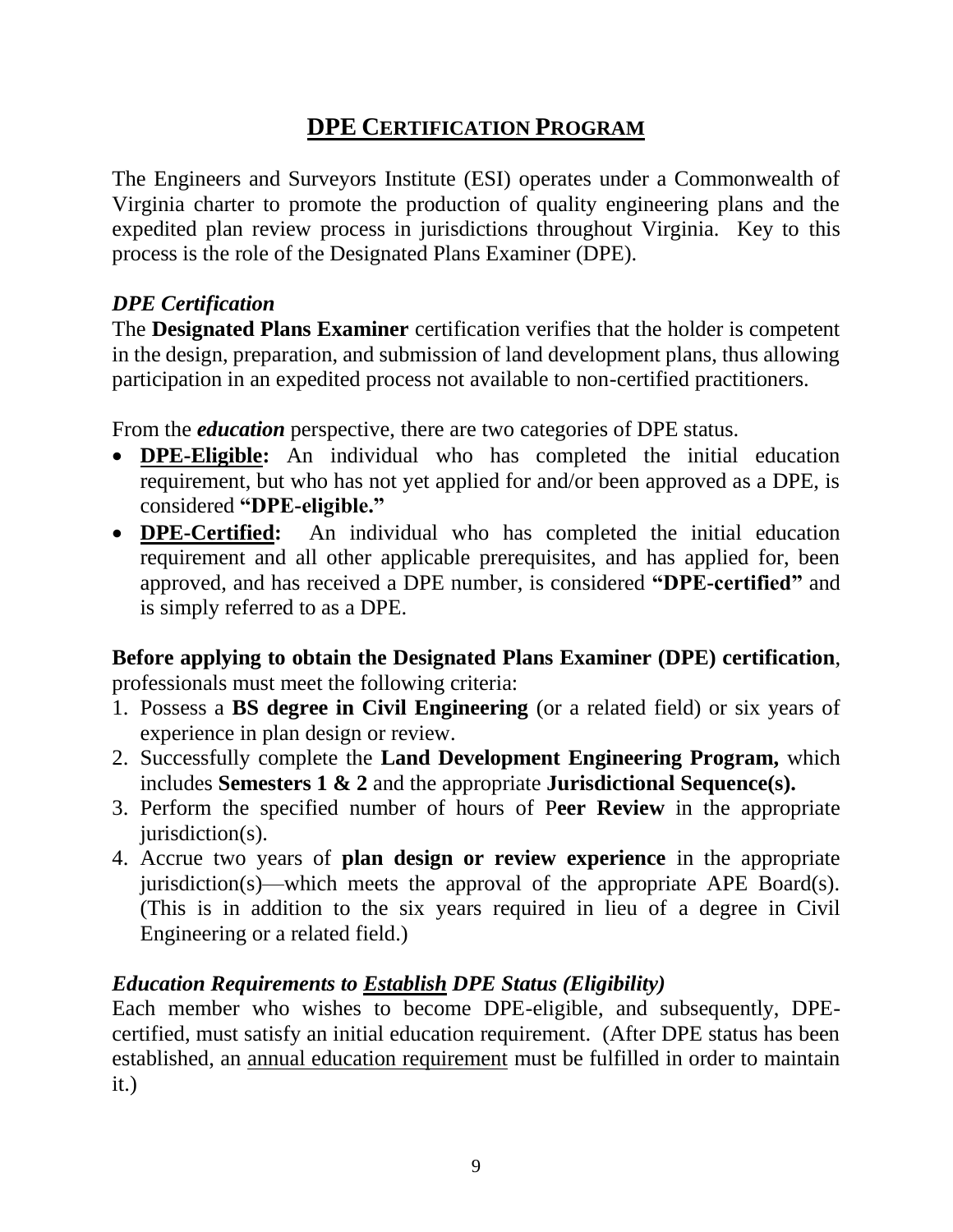#### **Initial (one-time requirement) to Establish DPE-Eligibility: Successfully complete the Land Development Engineering (LDE) Program**

- **LDE Semester 1 & Semester 2:** These semesters provide the information necessary for certification as a Designated Plans Examiner (DPE). They consist of engineering, planning, and design classes that prepare the student to perform those tasks necessary to successfully design, prepare, and submit land development plans. (An individual who takes a class or semester by itself may not receive credit toward DPE-eligibility.)
- **LDE Jurisdictional Sequence(s):** This one-day session provides the student with all relevant jurisdictional material and lessons learned for *each* jurisdiction in which the member intends to seek certification.

*Note:* Please contact ESI to determine if all applicable prerequisites have been met prior to applying for DPE certification. After professionals meet all necessary requirements in the desired jurisdiction, they may apply for certification. The jurisdiction will review each application and award the Designated Plans Examiner status to those qualified.

### **Annual Education Requirements to Maintain DPE Status (Eligibility/ Certification) become effective in January of the year after successful completion of the LDE Program.**

### *Education Requirements to Maintain DPE Status (Eligibility/Certification)*

- 1. Successfully complete three **General Education Classes (PD Electives)** from the **Professional Development Program** in subjects relevant to the plan design, preparation, submission process or surveying, and business management.
- 2. Successfully complete the annual **Jurisdictional Policy & Procedure Update Class** for *each* jurisdiction in which the member is eligible/certified.
- 3. Perform the specified number of sessions of **peer review** for *each* jurisdiction in which the member is eligible/certified.

### *Attendance Requirements to Establish DPE-Eligibility*

Those who enroll in the **Land Development Engineering Program,** to satisfy initial DPE education requirements, *may not miss more than one class per semester and must attend all classes in the appropriate Jurisdictional Sequence(s) to receive credit* for the program. Any additional missed classes, eligible for makeup, must be completed prior to the end of that semester. In some cases, with REQUIRED classes, it may not be possible to complete a missed class until the following year.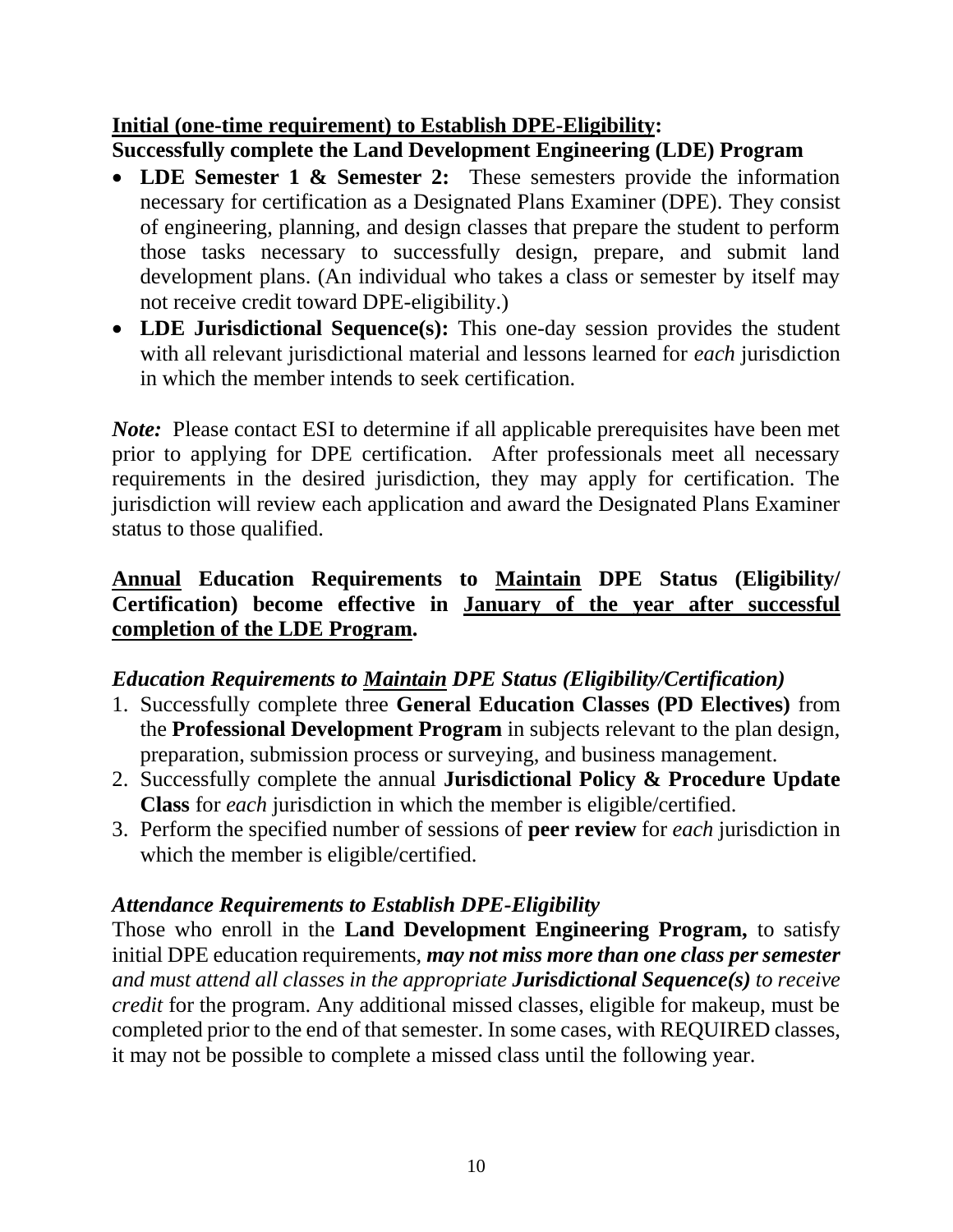**Semester 1** of the program is scheduled from February through May, and **Semester 2** is scheduled from September through November. Although either semester may be taken first, the two-semester format is offered as a complete program, and all seeking to establish DPE-eligibility should enroll in both semesters. Each **Jurisdictional Sequence** of this program will occur in a one -day course after Semester 2 (in December). Dates and times will be announced for each jurisdiction during Semester 2.

#### *Assessment Requirements to Establish DPE-Eligibility*

Those enrolled in the **Land Development Engineering Program** are administered assessments throughout the program. These include class quizzes, practical exercises, and group work. A student who fails to satisfactorily demonstrate understanding of the main points and achievement of the learning objectives of a class, as assessed by the instructor, may be required to repeat that class. A final exam is given at the end of each semester. Students must pass both final exams to successfully complete this program.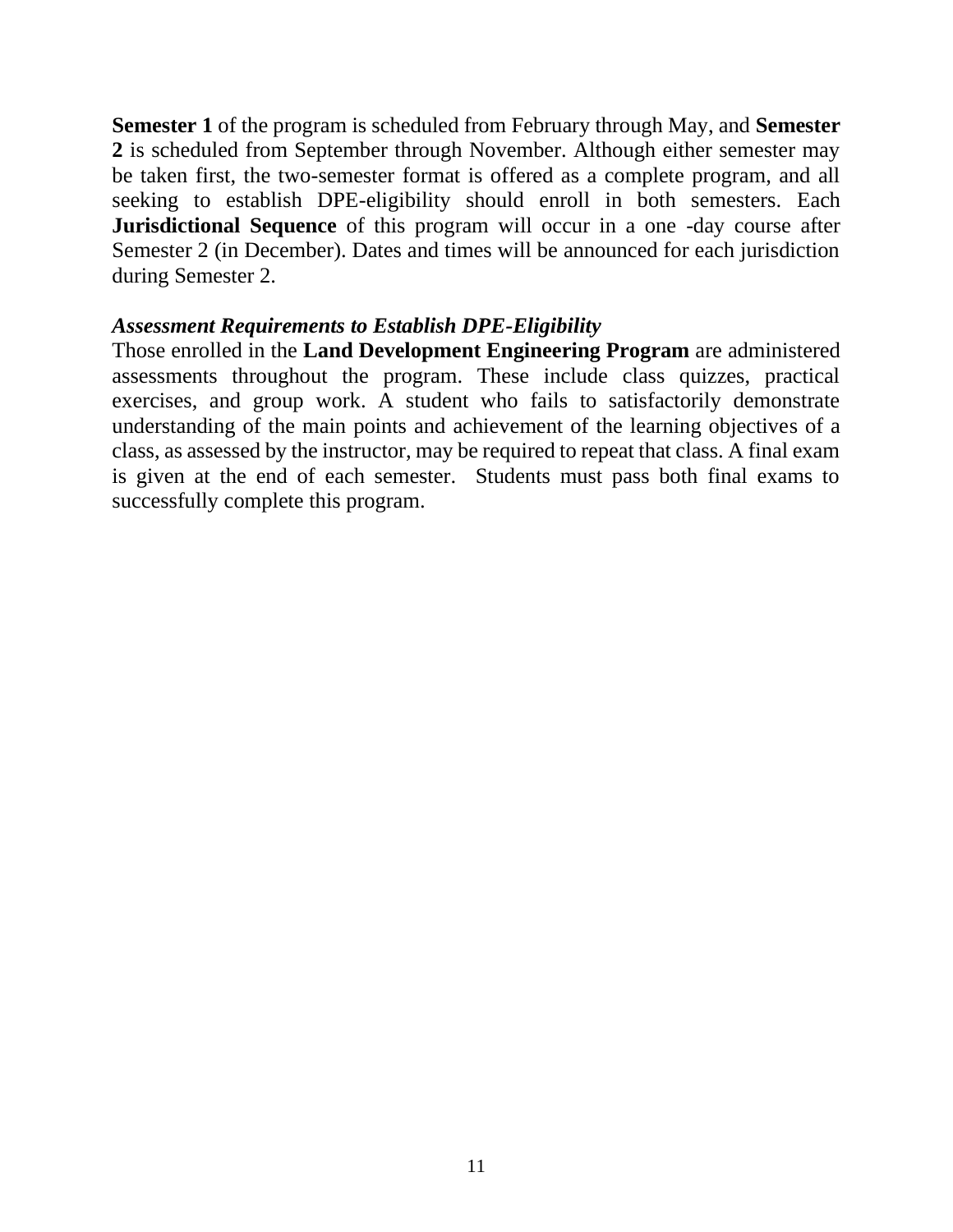## **GENERAL CLASS CATALOG INFORMATION**

### **CLASS FEE SCHEDULE**

| <b>Program</b>                              | <b>Members</b> | <b>Non-members</b> |
|---------------------------------------------|----------------|--------------------|
| <b>Fundamental Education Program</b>        |                |                    |
| Fundamentals of Land Development in         | \$870          | \$1,500            |
| Northern Virginia                           |                |                    |
| <b>Land Development Engineering Program</b> |                |                    |
| For credit toward DPE-eligibility:          |                |                    |
| Semester 1                                  | \$1,560        | \$3,000            |
| Semester 2                                  | \$1,560        | \$3,000            |
| Jurisdictional Sequences (per County)       | 840            | \$1,500            |
| <b>Total Course Fee</b>                     | \$3,960        | \$7,500            |
| Piecemeal Classes* (per class)              | \$240          | \$500              |

\**May be taken for informational purposes but may not be applied toward DPE or DPE-eligible status.*

| <b>Professional Development Program</b> |       |       |
|-----------------------------------------|-------|-------|
| All Classes $**$                        | \$240 | \$500 |
| Symposium                               | \$180 | \$350 |

\*\**Member organizations earning non-DPE educational credits may use their credits for these classes. For details, please contact ESI.*

| <b>DPE</b> Fees          |         |         |
|--------------------------|---------|---------|
| One Jurisdiction         | \$840   | \$1,500 |
| <b>Two Jurisdictions</b> | \$1,080 | \$2,000 |
| Three Jurisdictions      | \$1,224 | \$2,500 |

*Note:* If interested in individual or organizational membership, please contact ESI.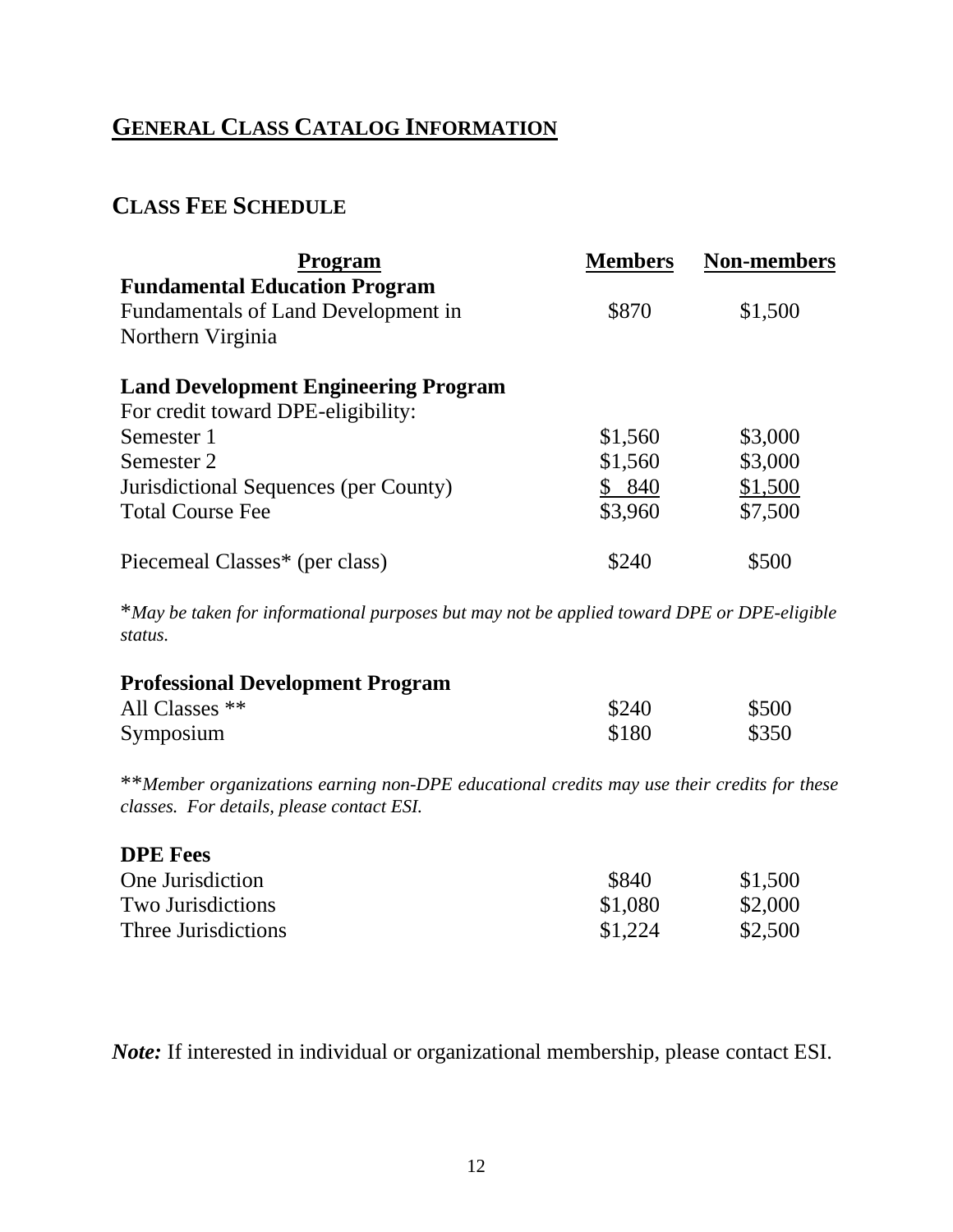### **CLASS DETAILS**

**Class Descriptions:** The descriptions of classes in this catalog are general representations of the content and level of the material that is intended for presentation. The exact information addressed is a function of each instructor's expertise and determination as to the best way to adequately cover material relevant to the topic of the class. The majority of ESI classes comprise lecture, interactive group activities, practical exercises, and assessments. As part of quality assurance, and to offer certain makeup classes, video/audio recording devices may be used during instruction and activities.

**Class Dates:** The dates published for classes are the projected dates that the courses are scheduled to occur. Various circumstances beyond the control of ESI occasionally necessitate that a class be rescheduled or cancelled. In the rare instance that either is required, staff will alert those enrolled as early as possible.

**Class Location:** To ensure student, instructor, and staff safety, all 2022 classes will be conducted online through the end of March. At that time, we will then reassess the situation. In-person classes will either be held in the **ESI** classroom**,** located at **4795 Meadow Wood Lane, Suite 115 East, Chantilly, VA 20151,** or at the respective site. Online classes will be conducted via ZOOM.

Due to the nature of online classes, some classes may be fully completed before the scheduled end-of-class time and will be ended accordingly. Students, however, will be granted the full scheduled time (in most cases 3 hours), despite receiving the instructions within a condensed time frame.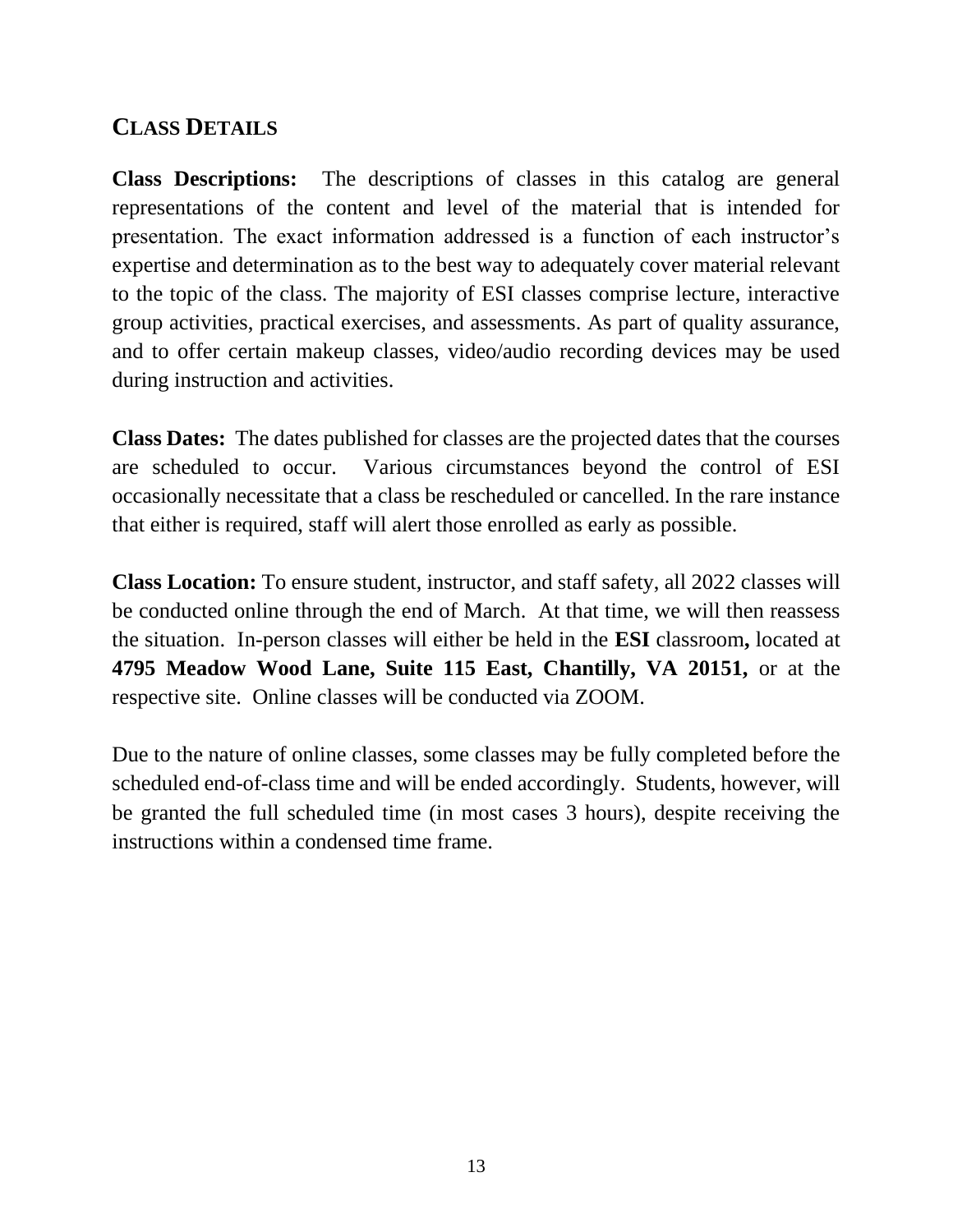### **ACADEMIC YEAR 2021 COURSE SCHEDULE**

### **FUNDAMENTAL EDUCATION PROGRAM**

#### **Fundamentals of Land Development in Northern Virginia**

This two-day course helps practitioners new to the Northern Virginia area understand the practical side of the land development process as it occurs in one of the busiest regions in the state. This orientation course will give professionals the basic information they need to quickly become productive employees in a practical application environment.

*Some topics to be covered:* **Overview of Plan Review Process in Fairfax & Loudoun Counties** (including County Codes & Ordinances & Public Facilities Manual), **Wetlands & Environmental Quality Corridors (EQC), Sanitary Sewers & Septic Systems, & Plan Design Topics with Local & State Officials**  (including Virginia Stormwater Management Program & VRRM Spreadsheet, Erosion & Sediment Control, Urban Forestry, Water Authority, Fire Regulations, & Transportation). *Enrollment includes all classes on both days.* Due to the nature and extent of the Fundamentals class, ESI does not allow makeup sessions.

| <b>F101-22</b> | Thursday, November 3, 2022 | 9:00 am $-$ 4:30 pm |
|----------------|----------------------------|---------------------|
| $F102-22$      | Friday, November 4, 2022   | 9:00 am $-$ 4:30 pm |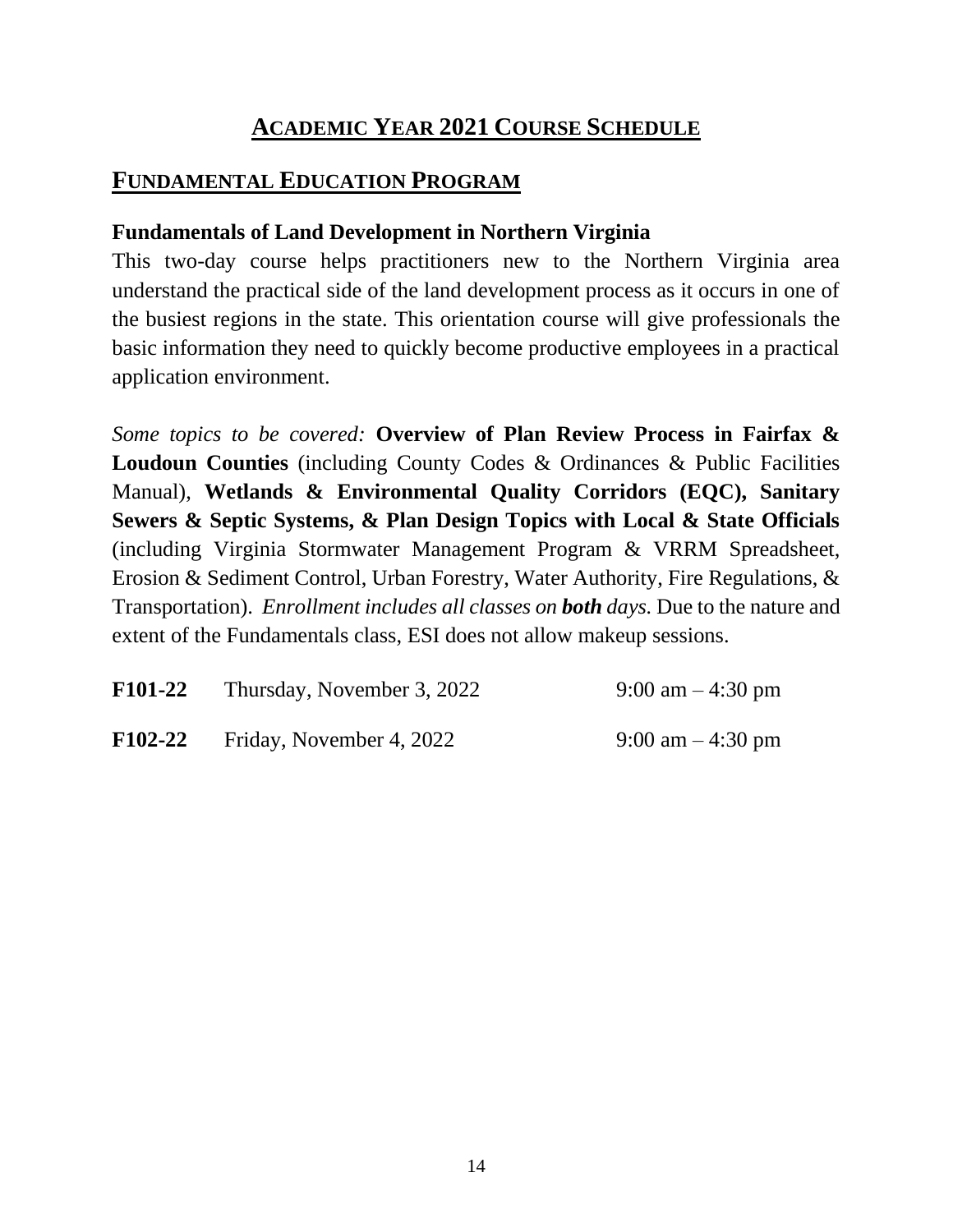### **LAND DEVELOPMENT ENGINEERING PROGRAM**

This two-semester program, similar to a college course, is designed to provide students with a basic operating knowledge of the procedural and technical aspects for accomplishing plan approval in the Northern Virginia land development process. These classes address all practical aspects of land development, often including interactive exercises.

#### *Note:*

- *Professionals must successfully complete both Semesters and the appropriate Jurisdictional Sequence(s) to establish DPE-eligibility. (Land Development Engineering classes do not qualify as PD Electives.)*
- During the COVID restrictions, LDE classes will be offered remotely, via ZOOM. It may be necessary to utilize hybrid classes (some in-class participants and some remote) during hands-on classes. In those classes, ESI greatly appreciates class members willing and able to support the class by participating in-person at the ESI classroom.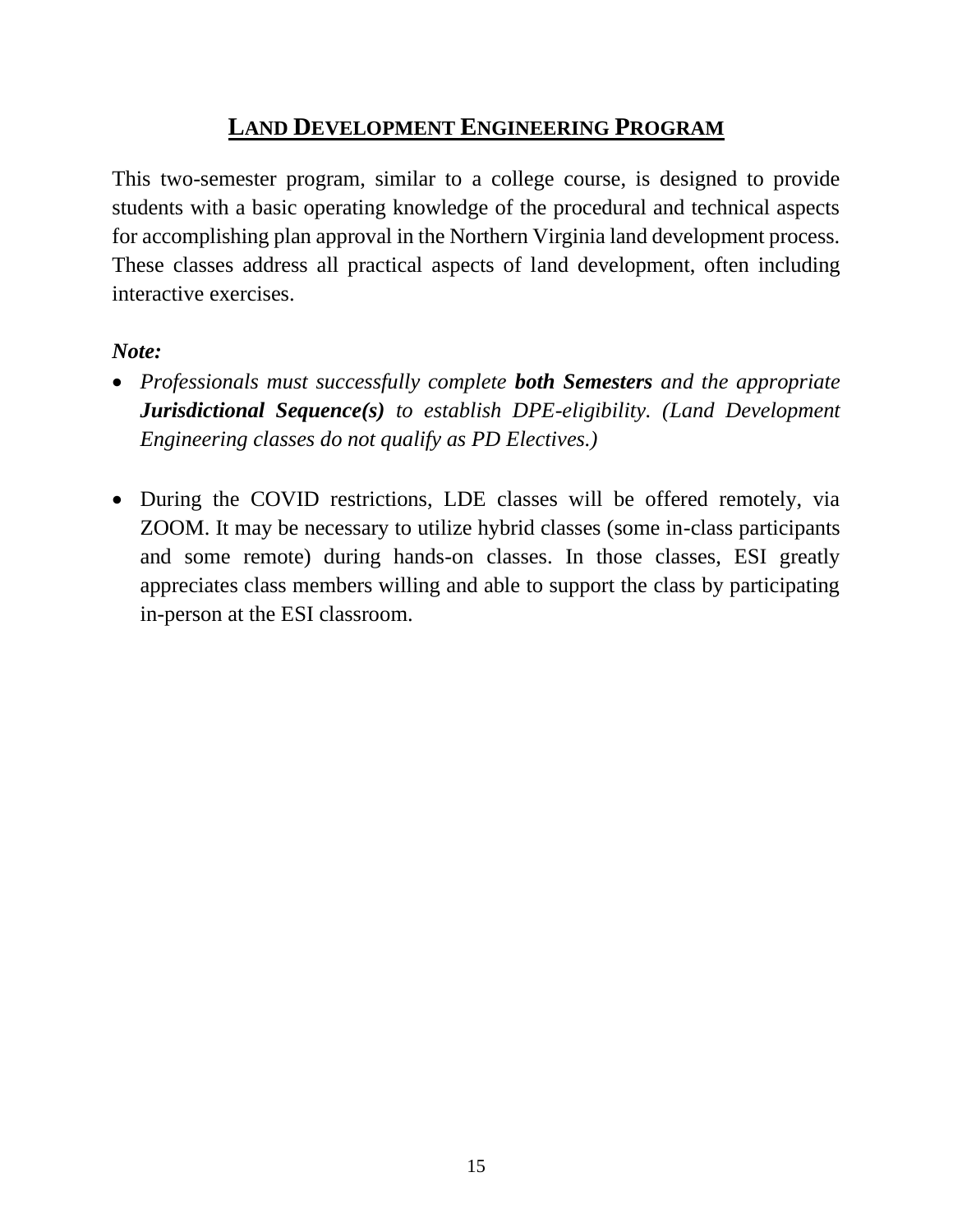### **Land Development Engineering – Semester 1 (L100 series)**

| L101-22              | The History of Northern Virginia Land Development<br>Tuesday, January 11, 2022<br>$3:30 - 6:30$ pm - <b>Online</b> |                                  |
|----------------------|--------------------------------------------------------------------------------------------------------------------|----------------------------------|
| L <sub>102</sub> -22 | <b>Evolution of Land Development</b><br>Tuesday, January 18                                                        | $3:30 - 6:30$ pm - <b>Online</b> |
| L103-22              | <b>Roles &amp; Responsibilities of Key Players</b><br>Tuesday, January 25                                          | $3:30 - 6:30$ pm - Online        |
| L104-22              | <b>Environmental Issues</b><br>Tuesday, February 1                                                                 | $3:30 - 6:30$ pm - <b>Online</b> |
| L <sub>105</sub> -22 | <b>Survey Mapping &amp; Subsurface Utility Engineering</b><br>Tuesday, February 8                                  | $3:30 - 6:30$ pm - <b>Online</b> |
| L <sub>106</sub> -22 | <b>Comprehensive Planning &amp; Zoning</b><br>Tuesday, February 15                                                 | $3:30 - 6:30$ pm - <b>Online</b> |
| L107-22              | <b>Geometric Site Layout I **</b><br>Tuesday, February 22                                                          | $3:30 - 6:30$ pm - <b>Online</b> |
| L <sub>108</sub> -22 | <b>Geometric Site Layout II **</b><br>Tuesday, March 1                                                             | $3:30 - 6:30$ pm - Online        |
| L <sub>109</sub> -22 | <b>Street Design I</b><br>Tuesday, March 8                                                                         | $3:30 - 6:30$ pm - Online        |
| L110-22              | <b>Street Design II</b><br>Tuesday, March 15                                                                       | $3:30 - 6:30$ pm - <b>Online</b> |
| L111-22              | <b>Grading &amp; Earthwork</b><br>Tuesday, March 22                                                                | $3:30 - 6:30$ pm - <b>Online</b> |
| L112-22              | <b>Tree Conservation Plan Preparation</b><br>Tuesday, March 29                                                     | $3:30 - 6:30$ pm $-$ Online      |
| L113-22              | <b>Floodplain Studies</b><br>Tuesday, April 19                                                                     | $3:30 - 6:30$ pm - TBD           |
| L114-22              | <b>Drainage Outfalls</b><br>Tuesday, April 26                                                                      | $3:30 - 6:30$ pm - TBD           |
| L <sub>115</sub> -22 | <b>Semester 1 Exam</b><br>Tuesday, May 3                                                                           | $3:30 - 6:30$ pm - TBD           |

*\*\* This is a hands-on design class and has a mandatory attendance requirement.*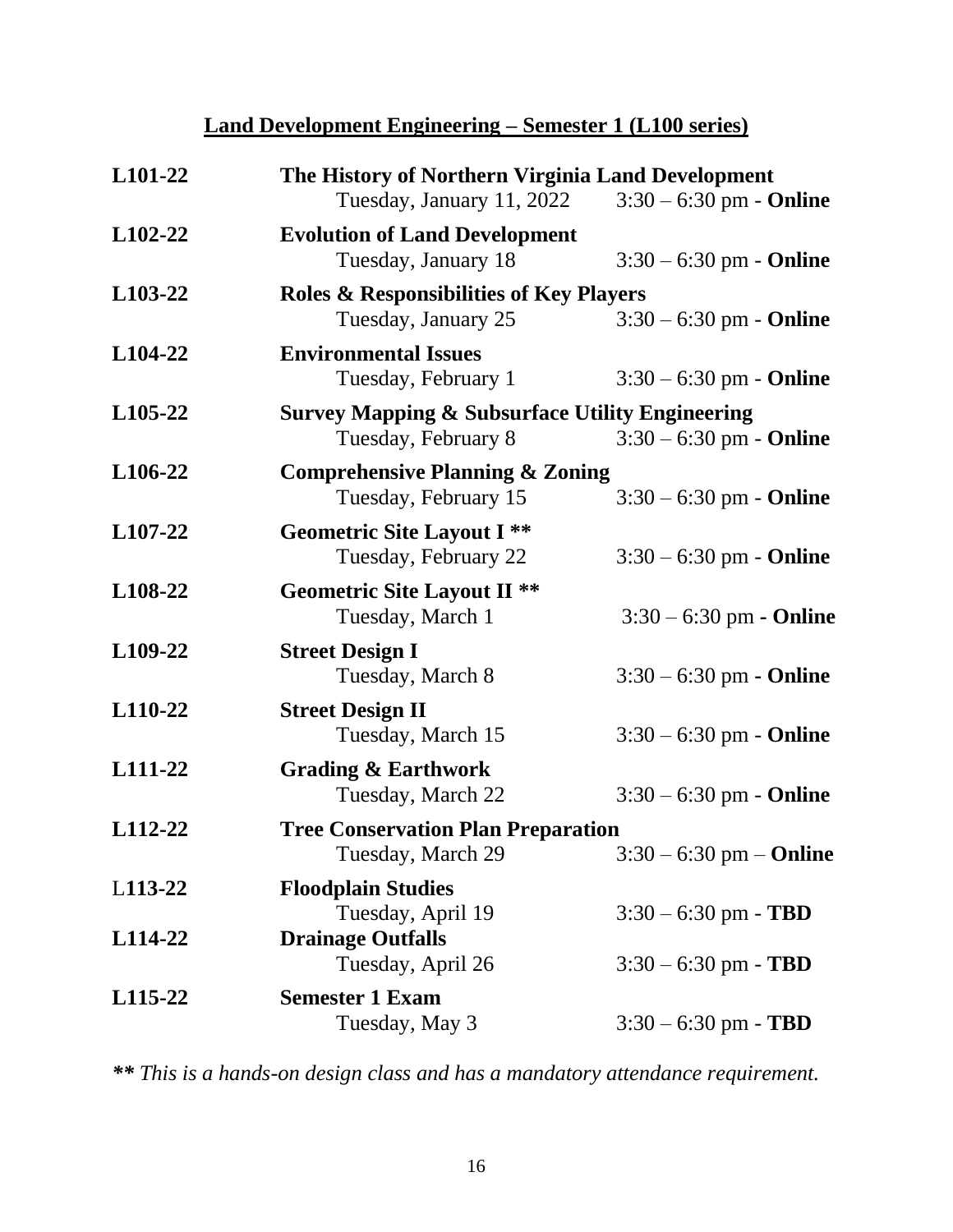### **Land Development Engineering – Semester 2 (L200 series)**

| L201-22              | <b>Storm Drainage Design</b><br>Tuesday, September 13                          | $3:30 - 6:30$ pm  |
|----------------------|--------------------------------------------------------------------------------|-------------------|
| $L202-22$            | <b>Stormwater Planning</b><br>Tuesday, September 20                            | $3:30 - 6:30$ pm  |
| L <sub>203</sub> -22 | <b>Stormwater Management—Quality</b><br>Tuesday, September 27                  | $3:30 - 6:30$ pm  |
| L <sub>204</sub> -22 | <b>Stormwater Management—Quantity</b><br>Tuesday, October 4                    | $3:30 - 6:30$ pm  |
| L <sub>205</sub> -22 | <b>Utilities—Wastewater Design</b><br>Tuesday, October 11                      | $3:30 - 6:30$ pm  |
| L <sub>206</sub> -22 | <b>Utilities—Water Distribution</b><br>Tuesday, October 18                     | $3:30 - 6:30$ pm  |
| L <sub>207</sub> -22 | <b>Erosion &amp; Sediment Control</b><br>Tuesday, October 25                   | $3:30 - 6:30$ pm  |
| L208-22              | <b>Utilities-Dry Utilities</b><br>Tuesday, November 1                          | $3:30 - 6:30$ pm  |
| L <sub>209</sub> -22 | <b>Site Design Process: Steps &amp; Procedures **</b><br>Tuesday, November 8   | $12:30 - 6:30$ pm |
| L210-22              | <b>Site Design Process: Steps &amp; Procedures **</b><br>Tuesday, November 15  | $12:30 - 6:30$ pm |
| L211-22              | <b>Document Production—What &amp; How</b><br>Tuesday, November 22              | $3:30 - 6:30$ pm  |
| L212-22              | <b>Engineer's/Surveyor's Roles During Construction</b><br>Tuesday, November 29 | $3:30 - 6:30$ pm  |
| L213-22              | <b>Final Exam Semester 2</b><br>Tuesday, December 6                            | $3:30 - 6:30$ pm  |

*\*\* This is a hands-on design class and has a mandatory attendance requirement.*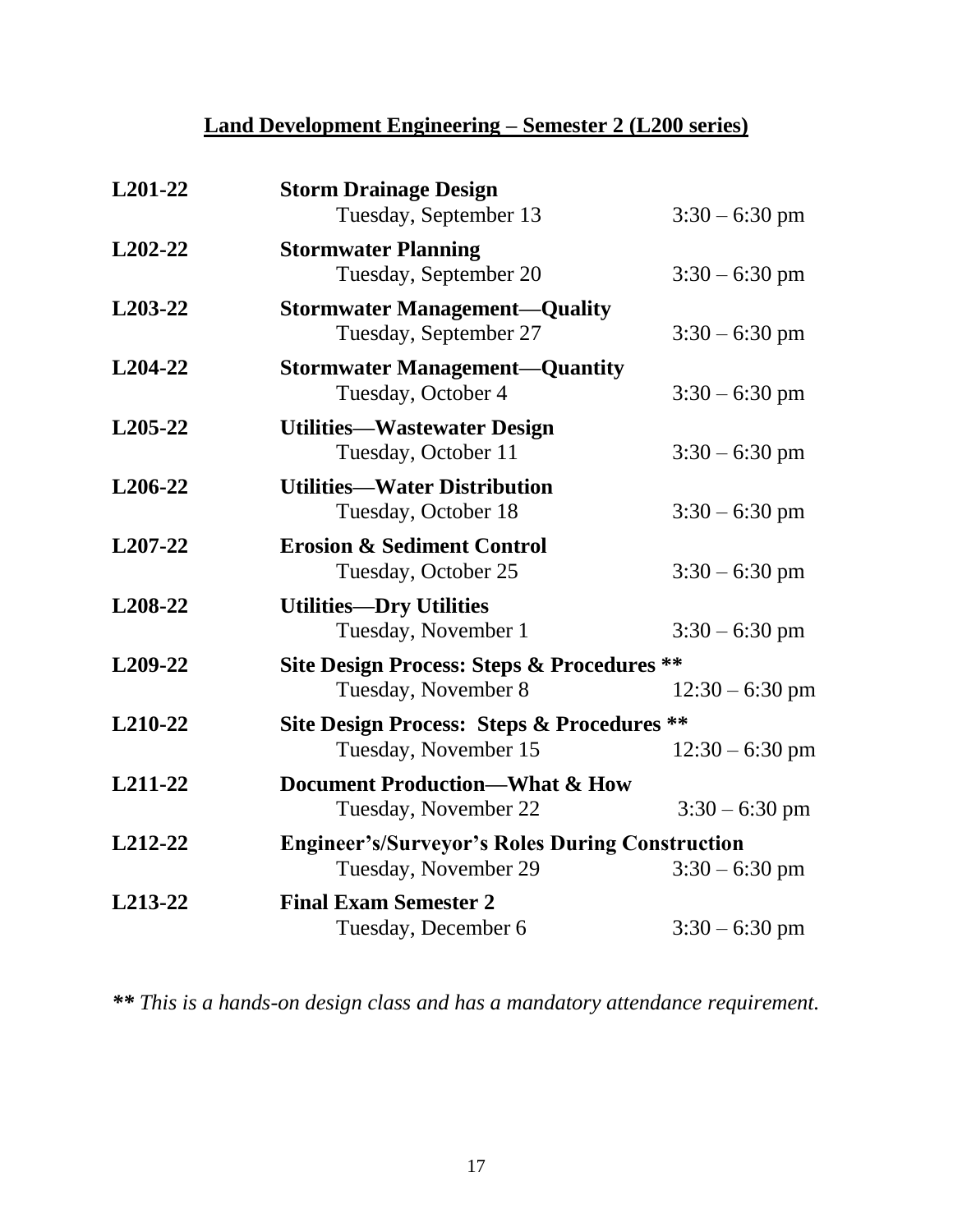#### **Land Development Engineering – Jurisdictional Sequences (L300 series)**

#### **Administrative Requirements for Plan Submission and Site Completion**

*Fairfax County Sequence (L310-21)* **Date TBD**

**9:00 am--4:00 pm**

This one-day course will be presented online (ZOOM) or in the Herrity Building at the Fairfax County Government Center in Fairfax, unless otherwise notified. December dates to be announced. (Required to establish DPE-eligibility in Fairfax County.)

**L310-22 LDS Introduction Planning Process Zoning Ordinance Site Plans/Subdivisions/Infill Lots Peer Review Customer & Technical Support Center Stormwater Code & Regulations Tree Conservation Ordinance Expedited Review**

*Loudoun County Sequence (L320-21)* **Date TBD**

**8:30 am--4:30 pm**

This one-day course will be presented either online (ZOOM) or at the Loudoun County Government Center in Leesburg, unless otherwise notified. December dates to be announced. (Required to establish DPE-eligibility in Loudoun County.)

**L320-22 Welcome to Loudoun County, Zoning Legislative Process Subdivision Process Site and Construction Plan Process Bonding Process Expedited Review**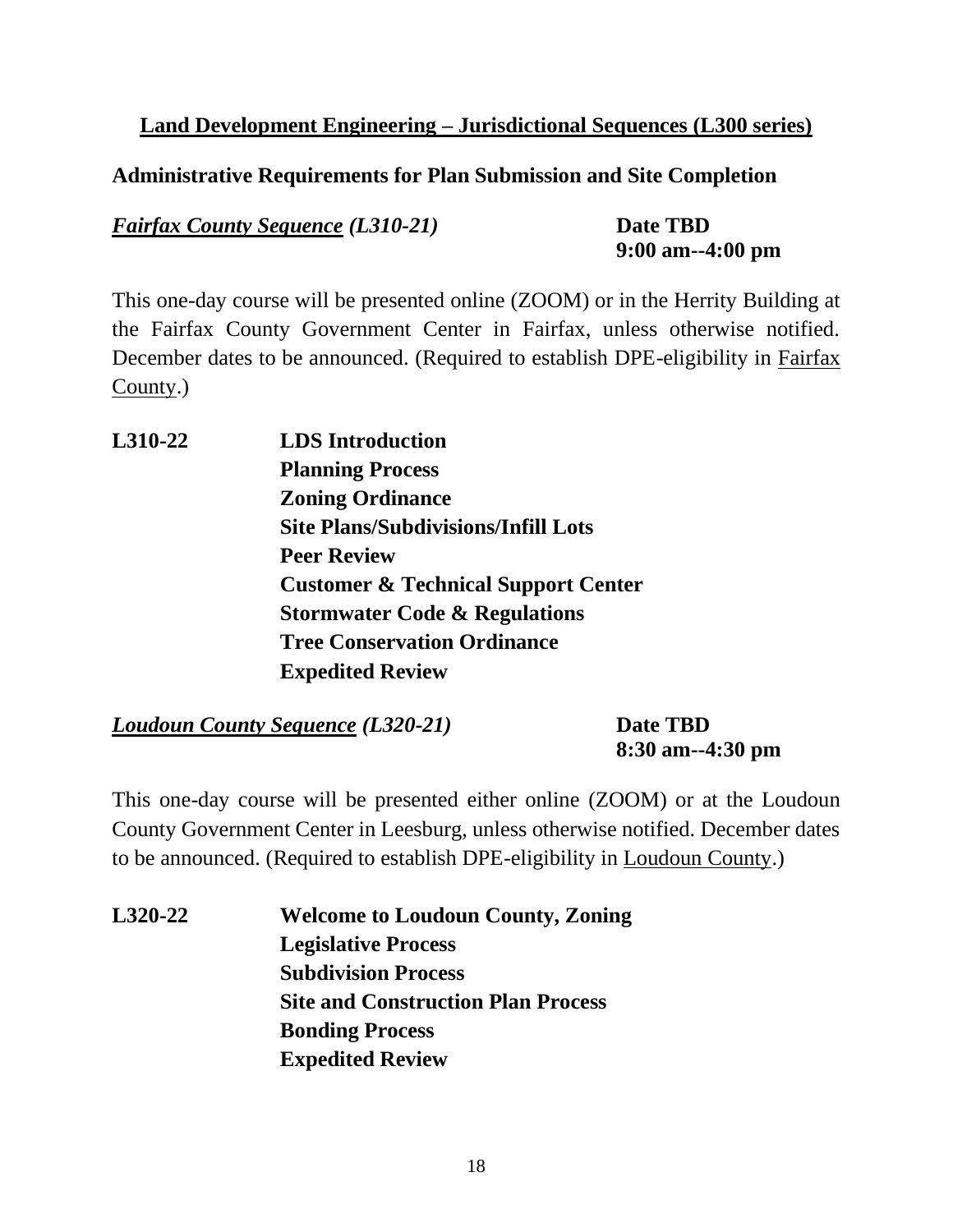#### **PROFESSIONAL DEVELOPMENT (PD) PROGRAM**

#### **GENERAL EDUCATION CLASSES (PD ELECTIVES)**

#### **P501-22 How to Process Plans and Plats Like a Pro in Loudoun County**

*Instructors: Eric Blankenship, Ronald Dunbar, Zeb Fultz, P.E., Kenneth Williams, P.E.* This class will cover the ultimate approval process for land development applications in Loudoun County. Items for discussion will include submission and processing requirements for the various applications processed in the Dept. of Building & Development to include the following: Site Plans (STPL, STMP, REST), Subdivision Plats (SBPL, SBPR, SBRD),

Boundary Line Adjustments (BLAD), Road Abandonments (RDAB), Construction Plans & Profiles (CPAP), Revisions (SPAM, CPAR, POCO), Supporting Documents (Including Easement/ROW Dedication Plats, FSM Modification Requests (WAIV), Bond Documents.

This class will also cover typical review timelines, current fee structures, communications standards, and helpful hacks to increase efficiency throughout the plan/plat review process.

**Thursday, January 27 3:30 – 6:30 pm -** *Online*

#### **P502-22 How to Process Plans and Plats Like a Pro in Fairfax County** *Instructors: TBD*

This class will cover the ultimate approval process for land development applications in Fairfax County. Items for discussion will include submission and processing requirements for the various applications processed in the Dept. of Land Development Services (LDS) to include the following:

Site Plans (SP, MSP), Subdivision Plans & Subdivision Grading Plans, (SD, SDGP), Single-Family Grading Plans (INF, CON) Plats (Record Plat, Easement Plat, Subdivision Plat...) Simple Subdivision (RP) Revisions (SPV, MSPV, SDV…) Floodplain and RPA (FPUD, RPA, WQIA, Exceptions) Supporting Documents (applications, agreements…) Bond Documents.

This class will also cover typical review timelines, current fee structures, communications standards, and tips to increase efficiency throughout the plan/plat review process.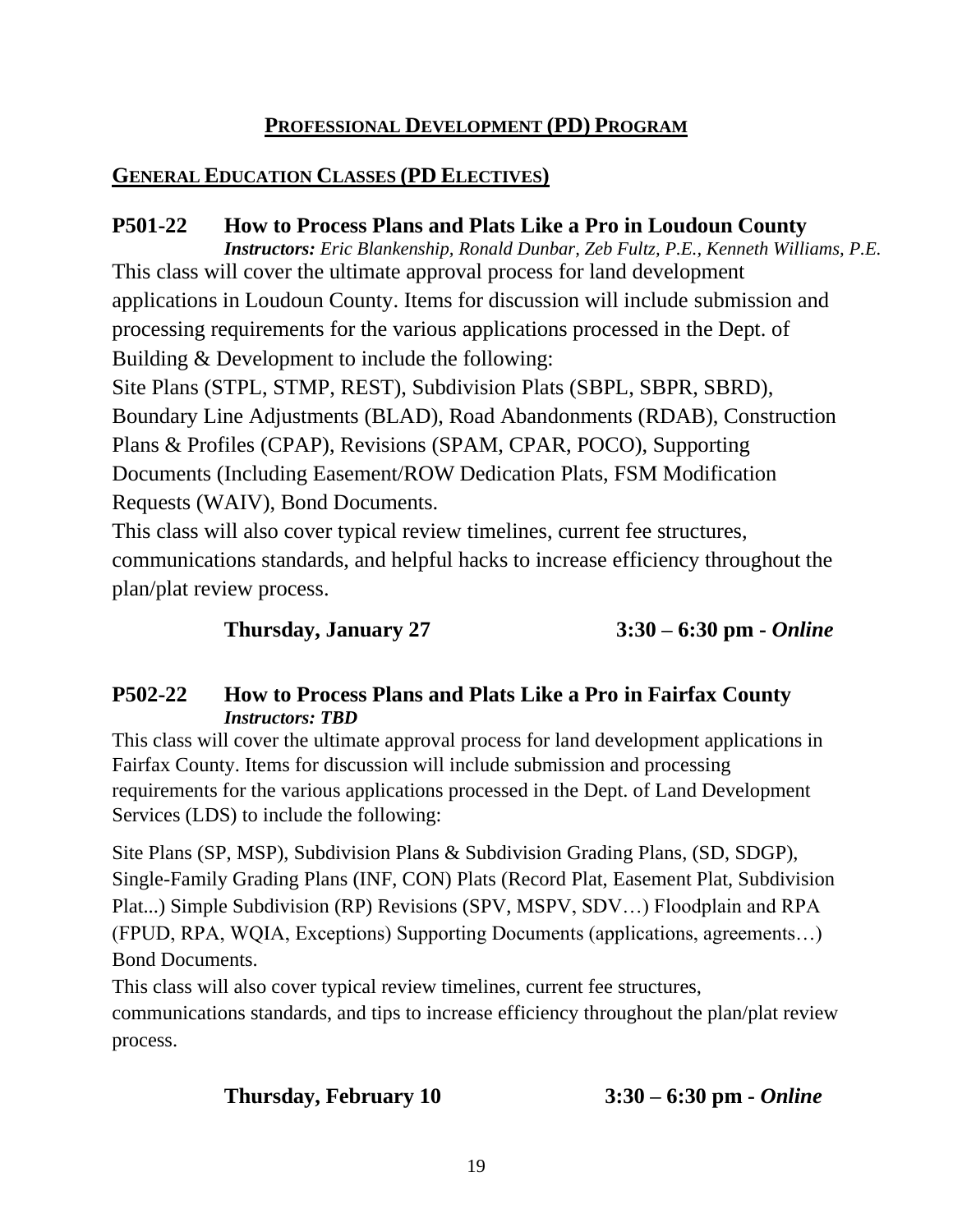#### **P503-22 Urban Construction (Introductory)**

*Instructors: John Amatetti, P.E., Joe Amatetti, P.E.* Topics planned for inclusion: Supplemental research and design procedures, precautions and requirements; earth retention systems; construction management and staging in congested areas, constraints on equipment, MOT constraints, construction traffic and haul routes; maintaining existing utility services; identifying easements including existing dry utilities, and clear zone encroachments; new wet and dry utilities for the site; what to incorporate into the construction phasing plan; seasonal challenges and constraints; and collaboration with the contractor and construction manager.

#### **Thursday, February 17 3:30 – 6:30 pm -** *Online*

#### **P504-22 Sustainability & Resilience Engineering** *Instructors: Erik Backus, P.E., LEED AP BD+C, ENV SP, FMP – Clarkson University; Brad Glatfelter, P.E. - Bowman*

This course covers key concepts in defining sustainability, resilience, the interaction of the two, vulnerabilities, risk management, robustness, the impacts in design and construction, as well as the approaches to manage uncertainty associated with these topics. This class will provide an overview of some popular sustainability accreditation programs/rating systems; looking at the respective philosophies, benefits, and drawbacks. Participants will develop better knowledge in these areas, enabling them to become better partners, whether in a management, professional, technical, or hands-on role as their respective careers progress.

**Thursday, February 24 3:30 – 6:30 pm -** *Online*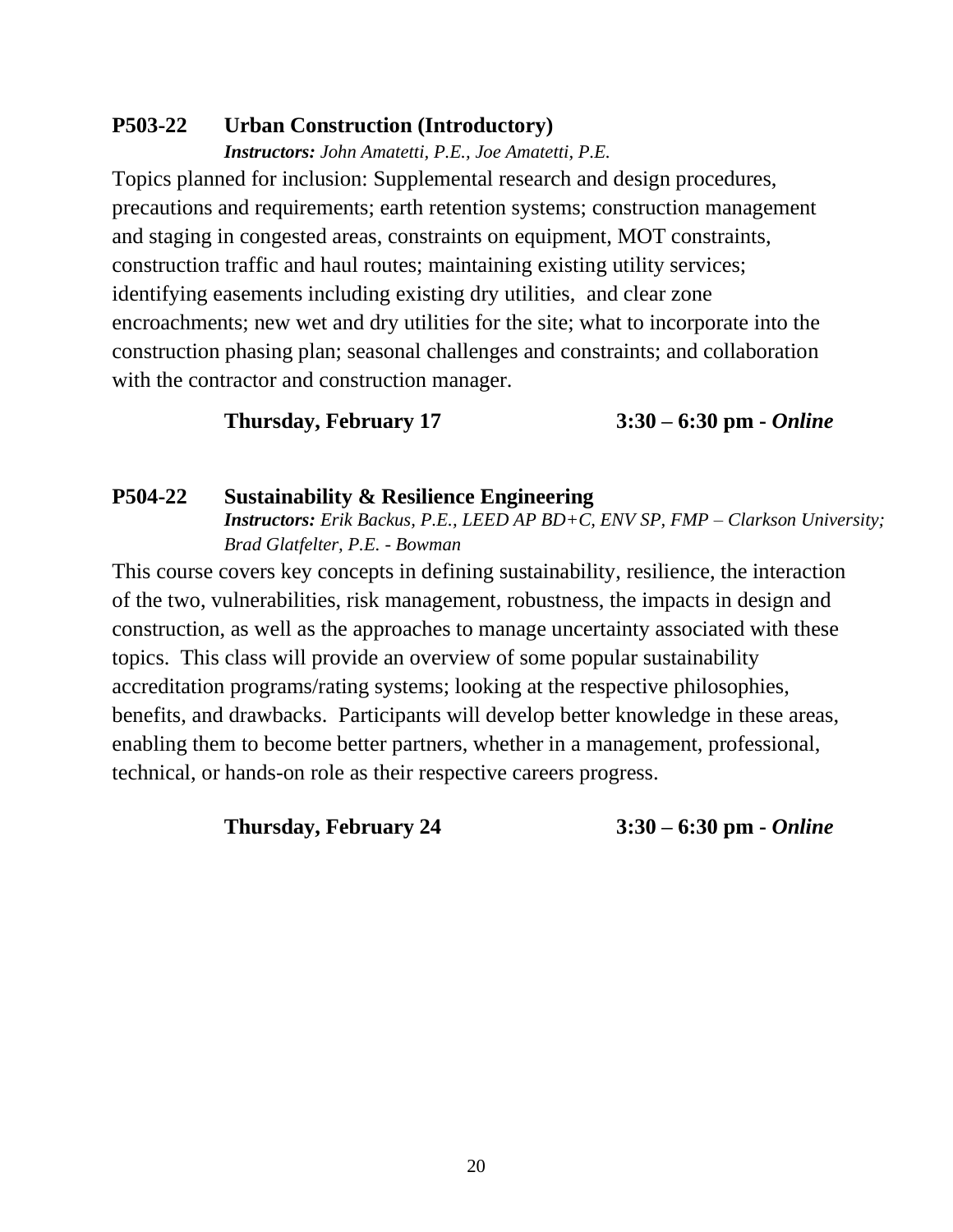### **P505-22 Maintenance for Stormwater Practices – If we build it, can we maintain it?**

*Instructor: Sadie Drescher, VP of Programs for Restoration - [Chesapeake](https://linkprotect.cudasvc.com/url?a=https%3a%2f%2fcbtrust.org%2f&c=E,1,5-jkwETTmRIRuBA5Rr2U0PqeGAfIES0ILQatdm0C1ZiVHGKlr8ErOdjnK_jnkgthD6vkz1vg_9PFrI_FnaNJ55kB_mMoSQ1p9b5ciDDLBWg,&typo=1) Bay Trust*

Topics to be covered in this session include:

- Why maintenance is important to a funding organization and how we are learning better maintenance practices to implement across our portfolio
- For the purposes of this discussion, we will focus on bioretention as a "common currency"
- Hear from experts throughout the Chesapeake Bay for their responses to: What can we do differently today so our stormwater practices are better maintained; What is happening in the industry today? What is working that we can put into practice moving maintenance forward so no BMP is left behind and funding/resources are well allocated?
- We would love to hear from the audience about their experiences, new ideas that work, and things they have tried that do not work (what we should avoid) through an interactive portion(s) of the session.

### **Thursday, March 3 3:30 – 6:30 pm -** *Online*

#### **P506-22 Rise of a Region: A Development History of Northern Virginia**  *Instructor: Andrew A. Painter - Walsh Colucci Lubeley & Walsh, P.C.*

This class will look at the history of the economy and the real estate sector of the NOVA region. It will start with the industries which first developed during the colonial era through the early part of the twentieth century; going in depth into the explosive growth and construction that began in the 1930s; and the acceleration of development after World War II through today. The class will take a comprehensive look at the impacts of changes in infrastructure, transportation, local regulations and land use policies, and the growth of the federal government. Andrew Painter works in the firm's Land Use and Zoning practice group where he focuses on securing zoning entitlements across northern Virginia including Fairfax County, Loudoun County, the City of Falls Church, the City of Fairfax, and the Town of Leesburg.

#### **Thursday, March 10 3:30–6:3 pm–** *Online*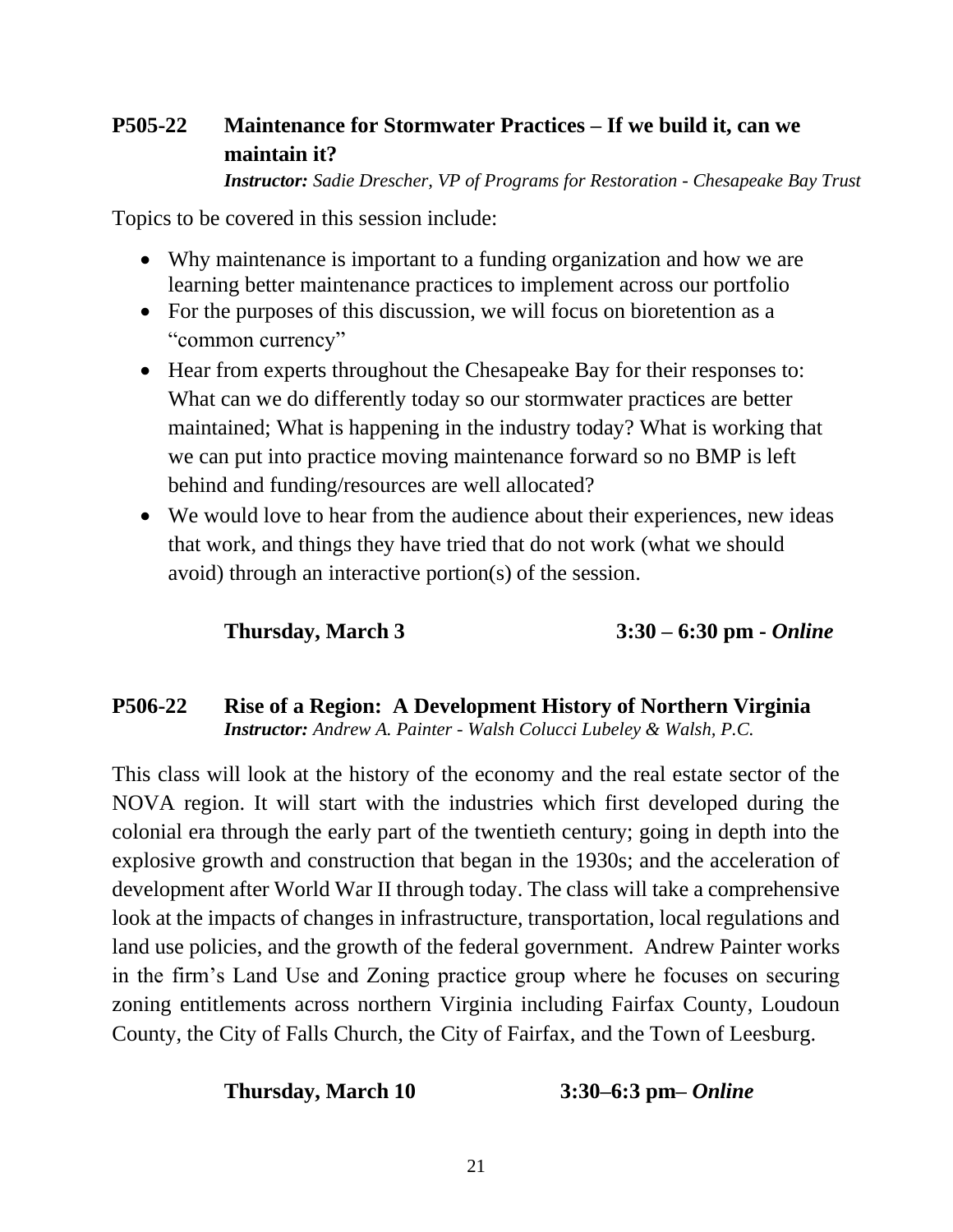#### **P507-22 Road Design**

*Instructor: Abdul Hammadi, P.E., PMP - VDOT - Sr. Roadway Engineer / Location & Design*

Topics planned for inclusion: Horizontal curves, Superelevation, Vertical curves, Access management (concepts, functional classification, spacing, turn lanes, entrances), Sight distance and AutoTurn Exhibits, Innovative Intersection and Interchange, Lane arrangement (design vehicle, none motorized design users), Size, position, fastest path and alignment of approaches, Geometry design (Inscribed circle, central island, splitter island, and circulatory road), Sight distances, Line and Grade design (horizontal curve, vertical curve), Typical section, Curb Cut Ramp design and ADA compliance (VDOT and PROWAG requirements) (PROWAG : https://www.access-board.gov/

**Thursday, March 17 3:30–6:30 pm –** *Online*

#### **P508-22 Noman M. Cole Jr., Pollution Control Plant Site Visit** *Tour Guide: TBD Limit of 30 students*

Noman M. Cole, Jr., Pollution Control Plant. The Noman M. Cole Jr. Pollution Control Plant is an award-winning wastewater treatment plant owned and operated by Fairfax County Government and is located in Lorton, VA

**Thursday, March 24** 12:00 – 3:00 pm – Site Visit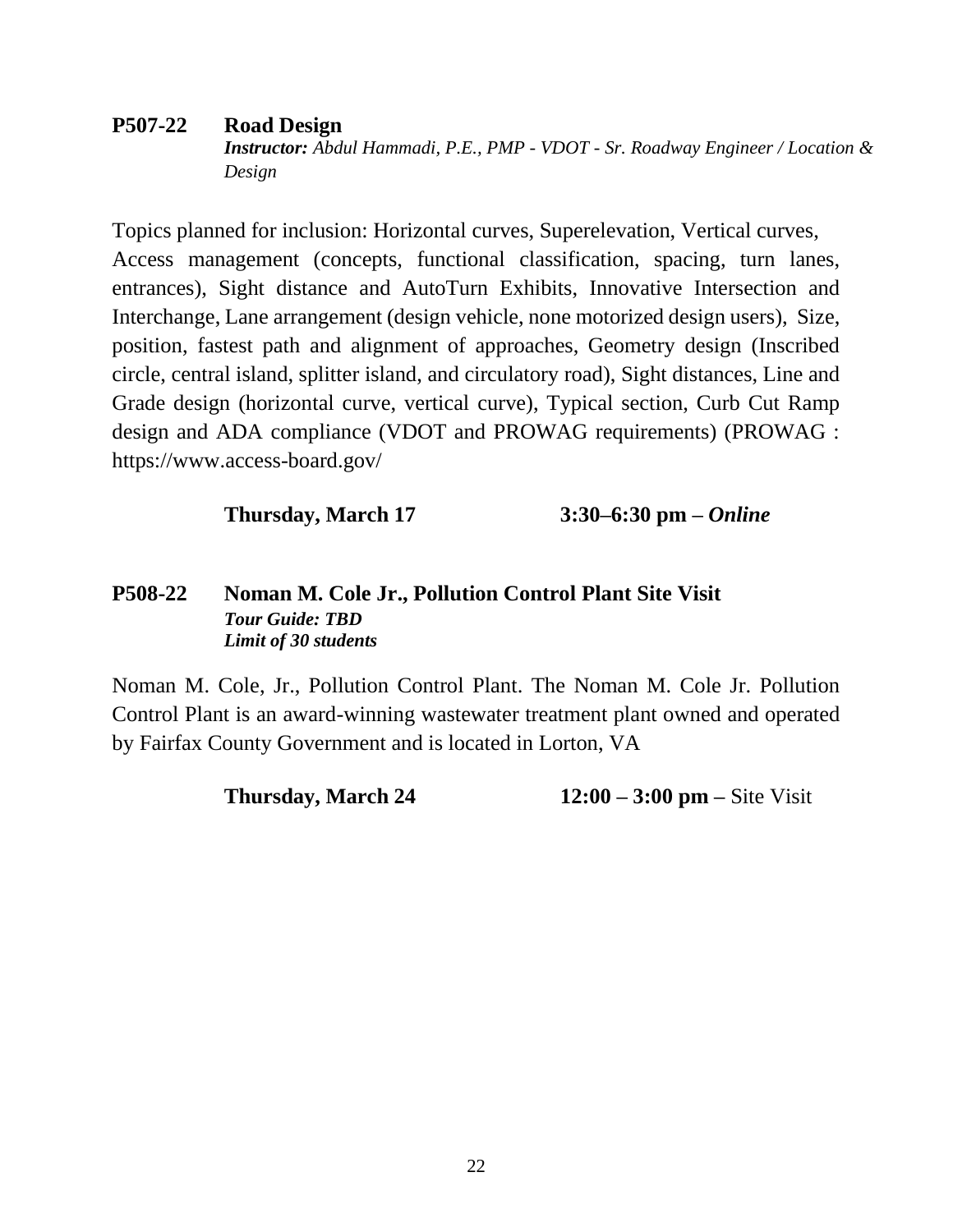#### **P509-22 Stormwater BMPs - Designing, Building, and Inspecting** *Instructor: Jan Briede, Ph.D. - Virginia Dept. of Environmental Quality (DEQ) Senior Training Specialist*

A discussion of Virginia's Best Management Practices (BMP's) for dealing with excess stormwater runoff during post construction. By the end of this class, students will be familiar with:

- The most common permitting requirement and submittal, including the Registration Statement, Stormwater Pollution Prevention Plan, Erosion & Sediment and SWM Plan
- Proper BMP design and use
- Requirements for conducting their party inspections
- Common inspection issues encountered in the field and how to avoid them
- The Notice of Termination and termination inspections, including submission of as-builts
- Post construction maintenance and inspections

**Thursday, March 31 3:30 – 6:30 pm -** *Online*

#### **P510-22 Asset Management Fundamentals** *Instructors: Malak Bahrami, P.E., CPPS, Roy De Lauder, CPPM, CF – FFX Co. Gov.*

A successful asset management program hinges on a few fundamental concepts. Although these concepts are the only things that matter, they are essential for accomplishing success. This course goes over the fundamental pieces of an asset management program and why they matter.

**Thursday, April 21 3:30 – 6:30 pm –** *Online*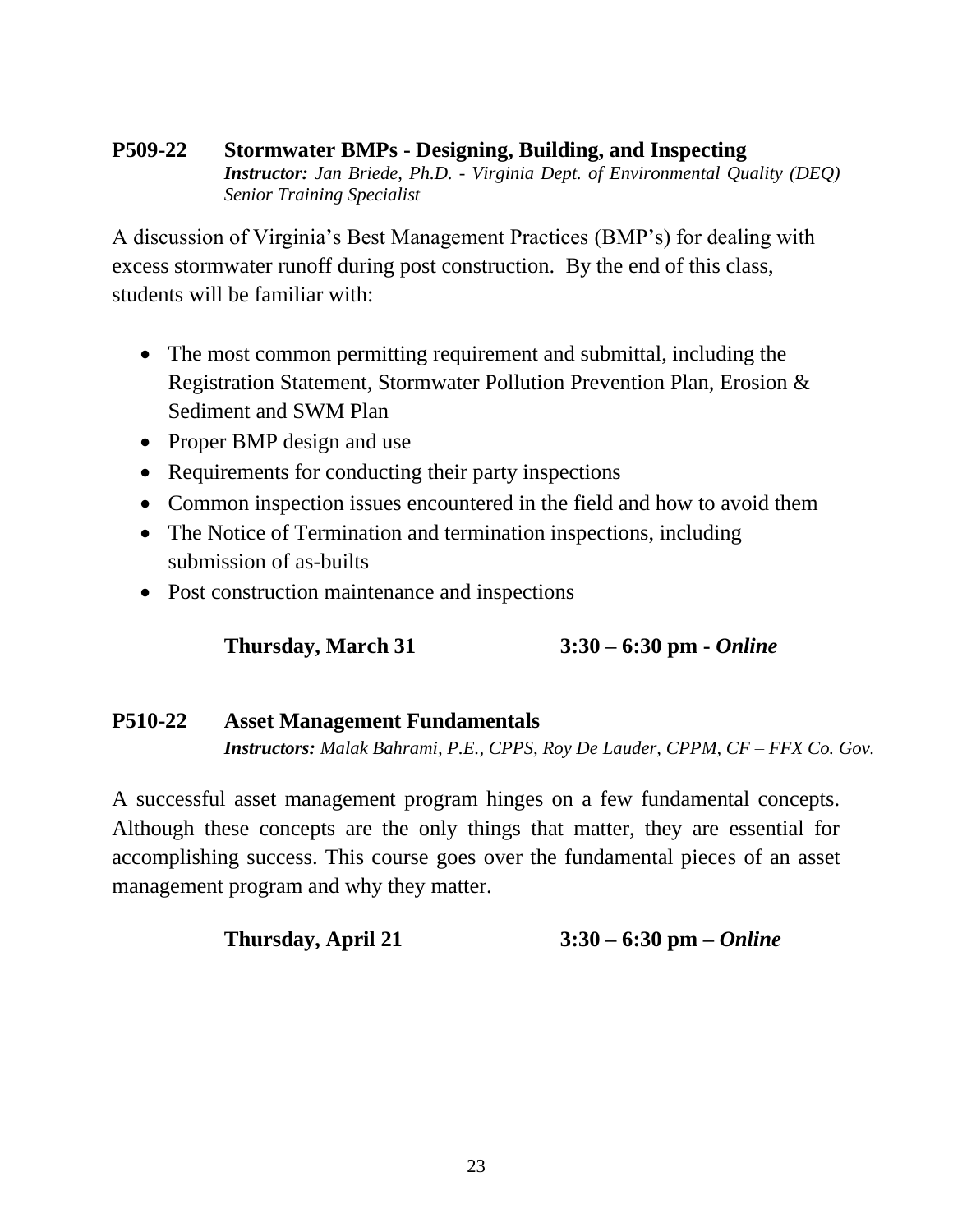#### **P511-22 The ABC's of Infill Lot Grading Plans** *Instructor: Kayvan Jaboori, P.E. DPE – KJ & Associates*

By the end of this class, students will be familiar with:

- Preparation of existing condition base
- Zoning requirements
- Site layout & proposed grading
- Erosion/Siltation requirements
- Stormwater management requirements
- Building height calculations
- Narratives

**Thursday, April 28 3:30 – 6:30 pm –** *In Person*

#### **P512-22 Dry Utilities Design** *Instructor: Steve Richter, President - Richter & Associates*

In this class, the student will understand requirements of "dry" utility systems (electric, gas, communication, steam) including size of conduits and structures, cover and clearance requirements, and rules of thumb regarding layout of utilities. Students will understand construction techniques for installing these services and coordination required to ensure provision of service to the project. They will also understand the importance of consideration of these systems in order to make better design decisions.

**Thursday, May 5 3:30 – 6:30 pm –** *In Person*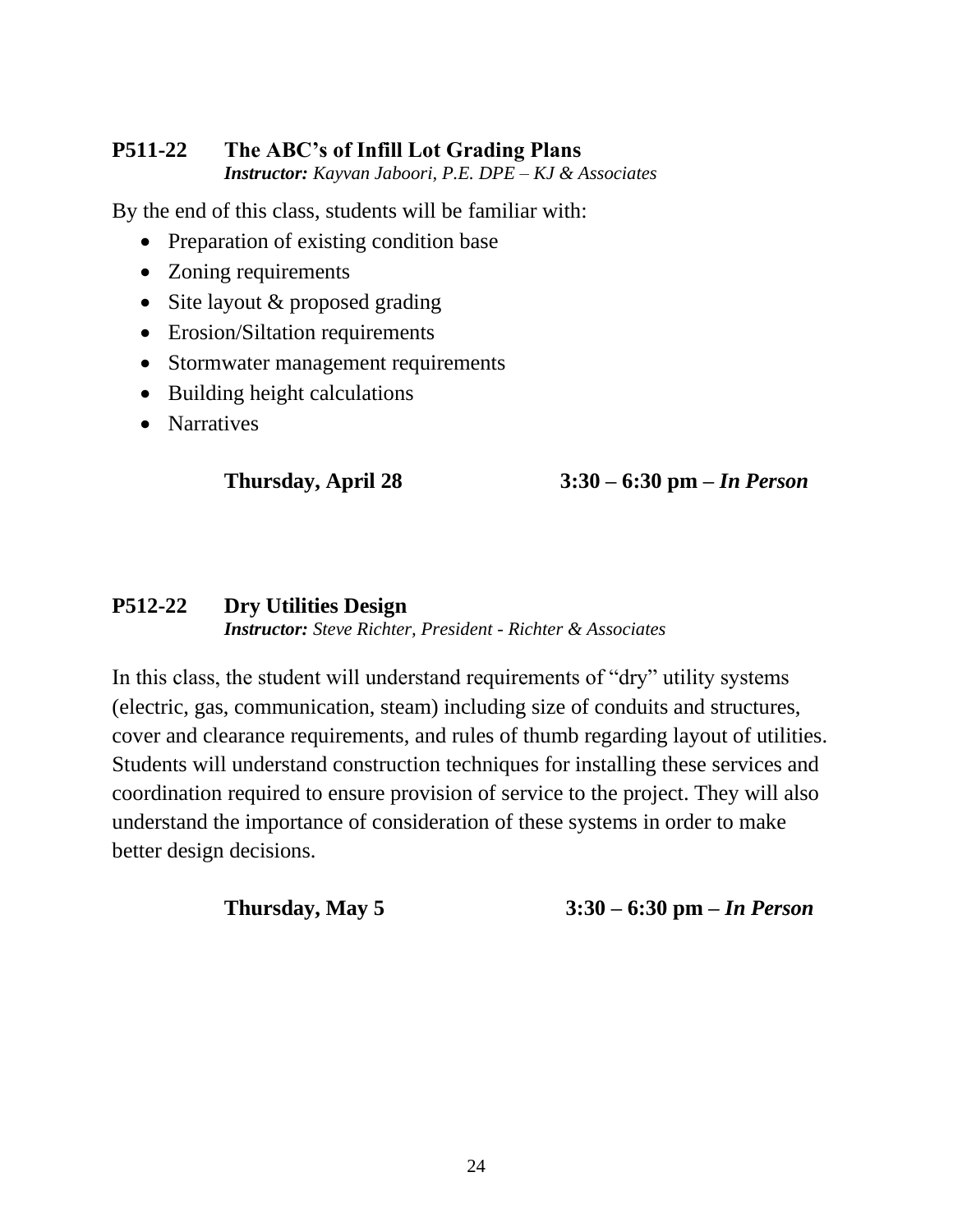### **P513-22 Focus Group Workshop** *Facilitator: Sue Wolford, PLA, AICP, LEED Green Associate, ENV SP- Pennoni*

This critical four-hour workshop helps develop ESI's Professional Development curriculum for the next academic year. Under the direction of the Chair of the Education Committee, participants will consider classes suggested by ESI's membership and consolidate them into a prioritized list of courses, identifying class titles, topics to be covered, and subject matter experts. Participants are subject to approval of Director of Education, Education Committee, and/or Executive Director to ensure sufficient knowledge base of ESI curriculum and adequate representation from both the public and private sectors.

#### **Thursday, May 19 - 9:00 am – 1:00 pm (includes lunch) –** *In Person*

#### **P514-22 Site Visit: Tuscarora Creek Flood Mitigation & Stream Restoration** *Tour guides: Troy Biggs, PE, PH, D.WRE - Renee Lafollette, P.E. – Director of Public Works and Capital Projects, Bill Ackman, P.E.- Town of Leesburg*

This class will provide an understanding the residents' perspectives (make it pretty, make it sustainable so the deer won't eat the plants and will attract wildlife, buyin), ways to deal with floodplain mitigation, how to stop degradation of an impaired stream, and choosing the right stream restoration tools. DEQ is using this project as a model.

#### **Thursday, May 26 1:00 – 4:00 pm –** *Site Visit*

#### **P515-22 Tree Preservation**

*Instructor: Todd Nelson, Urban Forester IV 0 Urban Forest Mgmt. – Fairfax County*

By the end of this class, students will be familiar with:

- Designing to maximize tree preservation
- Avoiding tree pres. deviation request if possible
- Best design practices
- Best Construction practices
- Designing and building to save tress
- Lessons learned

### **Thursday, June 2 3:30 – 6:30 pm -** *Online*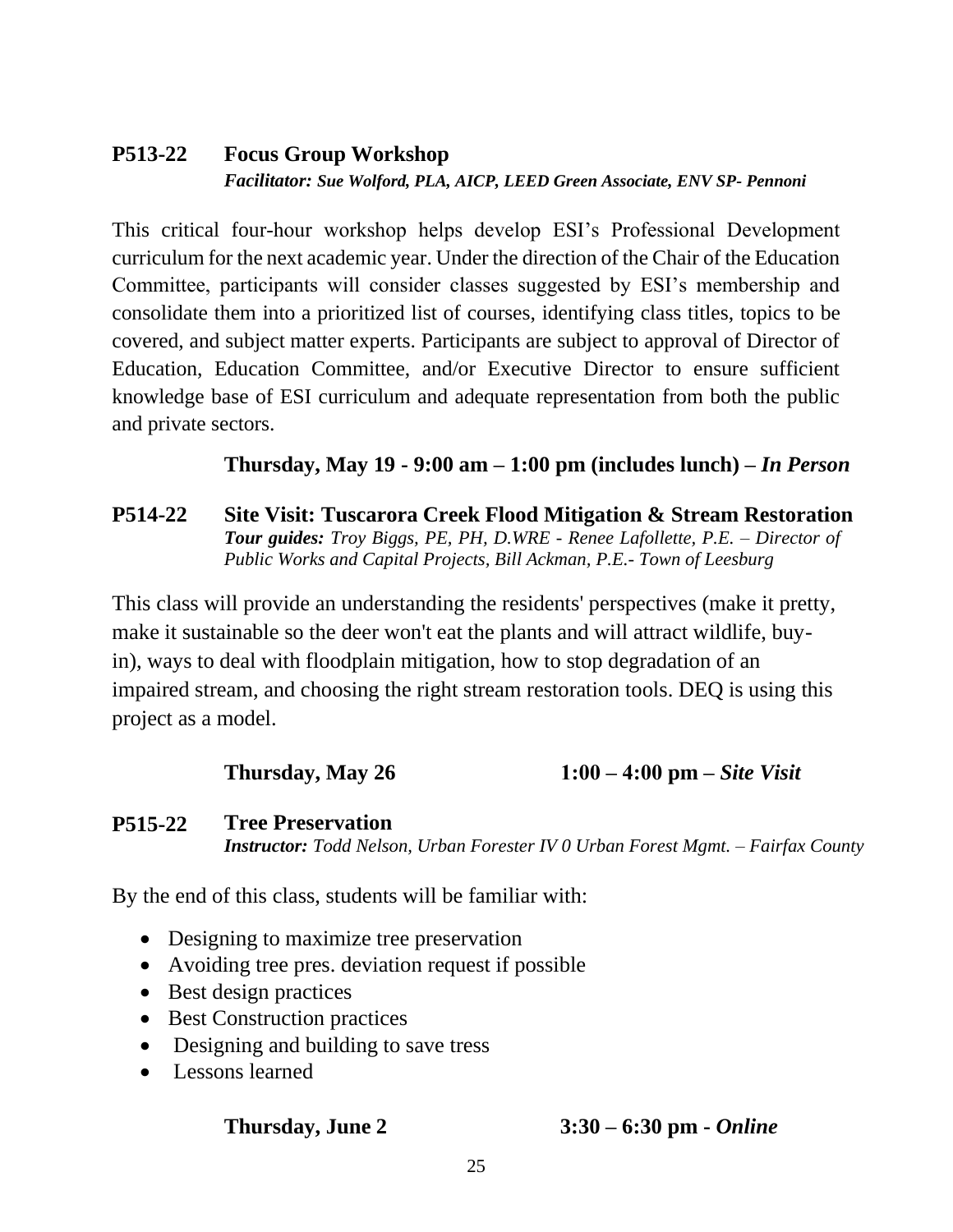#### **JURISDICTIONAL POLICY & PROCEDURE (P&P) UPDATE CLASSES**

#### **County Policy & Procedure (P&P) Update Classes (P600 series)**

These classes feature local and state officials who will address the changes to plan design and review policies, regulations, ordinances, and procedures occurring during the past 12 months within their jurisdictions. They may also include information about the types of jurisdictional resources available, Internet links, common mistakes on plans, and unwritten policy practices. DPEs and DPE-eligibles are required to take the classes for all jurisdictions in which they maintain DPE status. **These sessions are typically scheduled in the fall, and members will be notified by email when they are available for enrollment.** (Instructions for enrollment in these classes will be attached.) (P&P Classes do not qualify for credit as PD Electives.)

### **P611-22 Fairfax County P&P Update Class**

### **P621-22 Loudoun County P&P Update Class**

### **P631-22 Prince William County P&P Update Class**

#### **SYMPOSIA & SEMINARS**

ESI periodically offers seminars and symposia as rapidly developing opportunities for current technology or process information updates intended to provide responsive access to the membership. They are typically concentrated, fast paced and information distribution oriented, affording members a comprehensive conduit to the latest techniques and requirements surfacing in the land development arena. Members will be notified by email when such classes are available. As information distribution conduits, symposia or seminars may not qualify for credit as a PD Elective.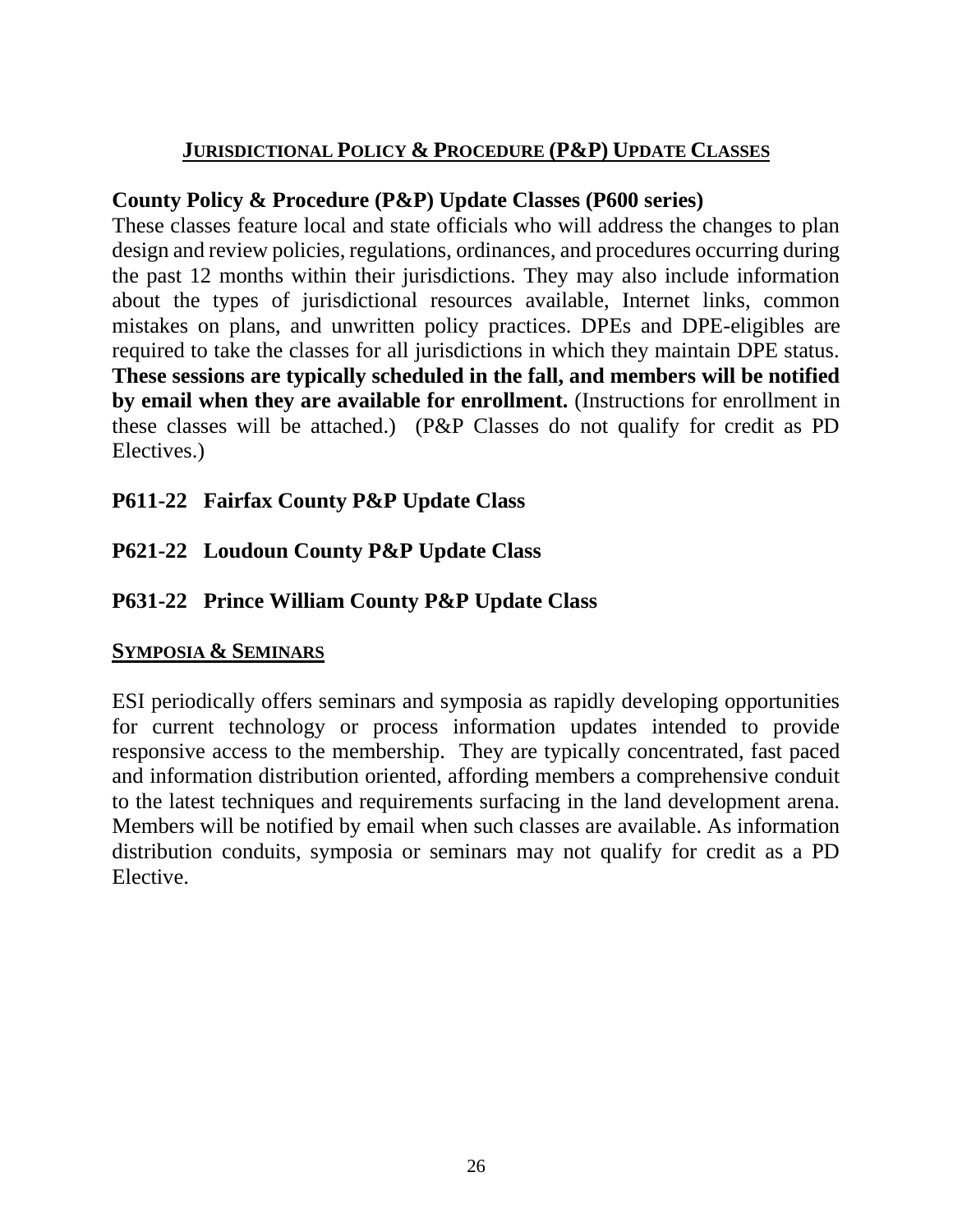#### **ALTERNATE EDUCATIONAL OPPORTUNITIES**

Some alternate educational opportunities may qualify for credit as PD Electives if appropriate approval, as indicated below, is granted by ESI.

*Note:* ESI's acceptance of any of the following "Alternate Educational Opportunities" as one of the three annually required PD Electives to maintain DPE status does not guarantee its approval as credit for continuing education in professional license renewal/reinstatement.

### **Guidelines for Acceptance of an Alternate Educational Activity (other than Class Attendance) for Credit as a PD Elective**

(See **P900-20** for information on Participation in an Alternate Class)

Members may (with appropriate ESI approval) receive continuing education credit for an elective under the Professional Development Program by participating in an educational activity (other than class attendance) that meets the following criteria:

- 1. Has a stated content area, purpose, and observable and measurable objectives
- 2. Provides for the maintenance, improvement, or expansion of professional skills and knowledge in land development
- 3. Has an established duration

Members interested in participating in an alternate activity for PD Elective credit should contact the Director of Education for further information before participating. Any alternate educational opportunity tentatively approved for credit as a PD Elective will require the member to submit evidence of successful completion of the activity to the Director of Education before final approval is granted.

#### **P800-22 Participation in a Technical or Process Study**

Members may perform study research and coordination regarding a topic identified by the Executive Director. The study shall include a study plan that identifies a statement of objectives, a desired result product, and a work schedule. The study shall have a final report identifying the work process and study results. The member shall provide the format outline for the proposed study to the Executive Director no later than 30 days after enrolling in this class.

#### **P801-22 Participation in a Jurisdiction Support Study**

Members participating in support efforts for jurisdictions, as identified by the Executive Director, may enroll in this class. Credit is contingent on meeting product and attendance requirements identified by the Executive Director.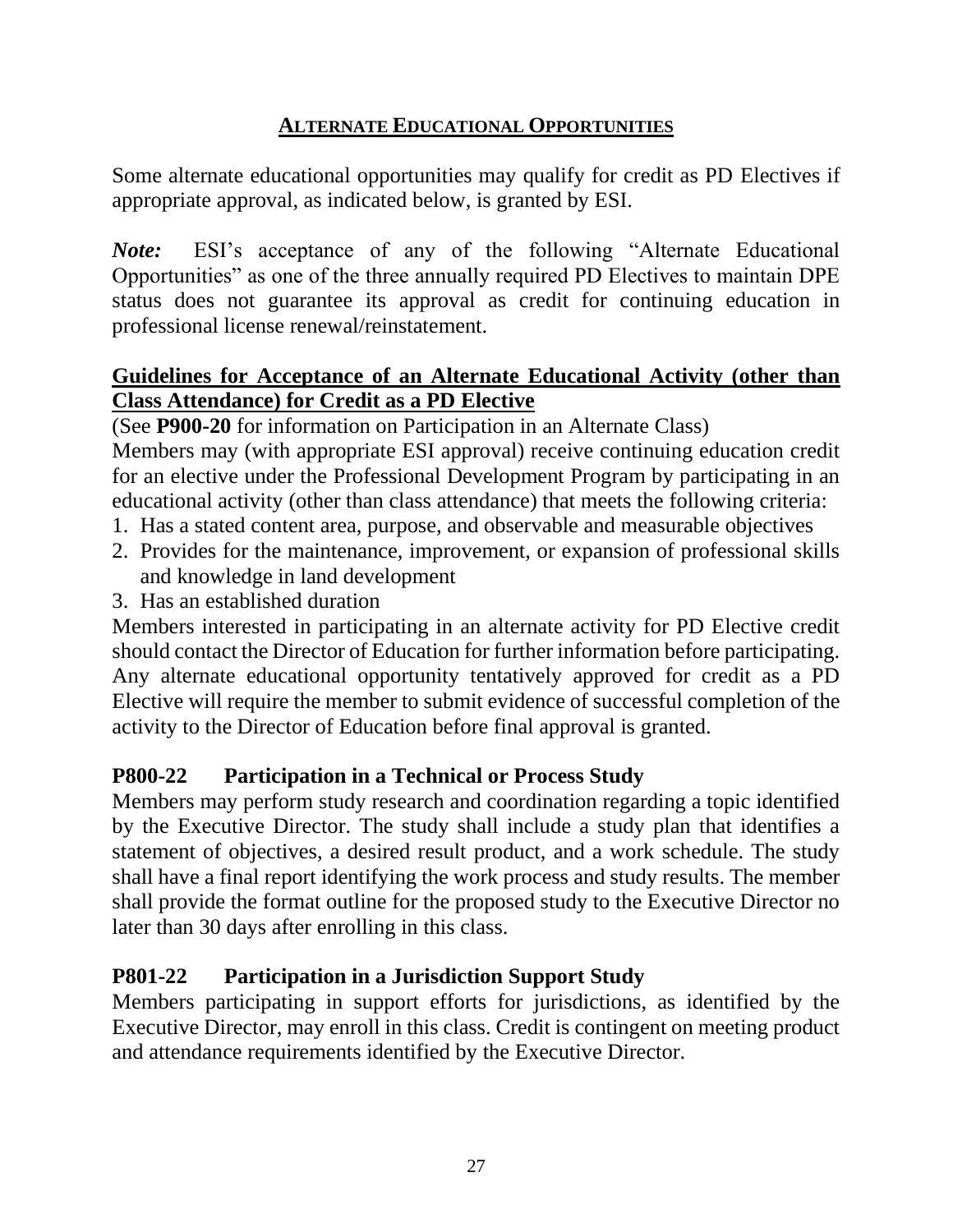### **P802-22 ESI Executive Committee**

Members of the Executive Committee may enroll in this class. Credit is contingent on meeting product and attendance requirements identified by the Executive Director

#### **P803-22 Technical Issues Study – Leesburg**

Members of the Technical Issues Study -- Leesburg Committee may enroll in this class. Credit is contingent on meeting product and attendance requirements identified by the Executive Director.

#### **P804-22 Education Review Committee**

Members of the Education Review Committee may enroll in this class. Credit is contingent on meeting product and attendance requirements identified by the Director of Education.

#### **P805-22 Advisory Plans Examiner Board (APEB)**

Members of the Advisory Plans Examiner Board may enroll in this class. Credit is contingent on meeting product and attendance requirements identified by the Executive Director.

#### **P810-22 Engineering Standards Review Committee (ESRC)**

Members of the Engineering Standards Review Committee may enroll in this class. Credit is contingent on meeting product and attendance requirements identified by the Executive Director.

#### **P900-22 Participation in an Alternate Class**

If a member seeks approval to use participation in an alternate class as credit for one of the three annually required electives to maintain DPE status, the member shall provide the following to the Director of Education, who may refer it to the Education Committee for review:

- 1. Evidence that the class is from an accredited academic institution or an institution that is state or federally certified as a continuing education credit provider/sponsor.
- 2. The course description and learning objectives of the alternative class, which shall address a topic comparable to one addressed by ESI classes.
- 3. If the course is tentatively approved as an acceptable alternate class, the member will also provide evidence of successful completion of the course to the Director of Education before final approval to receive credit is granted.